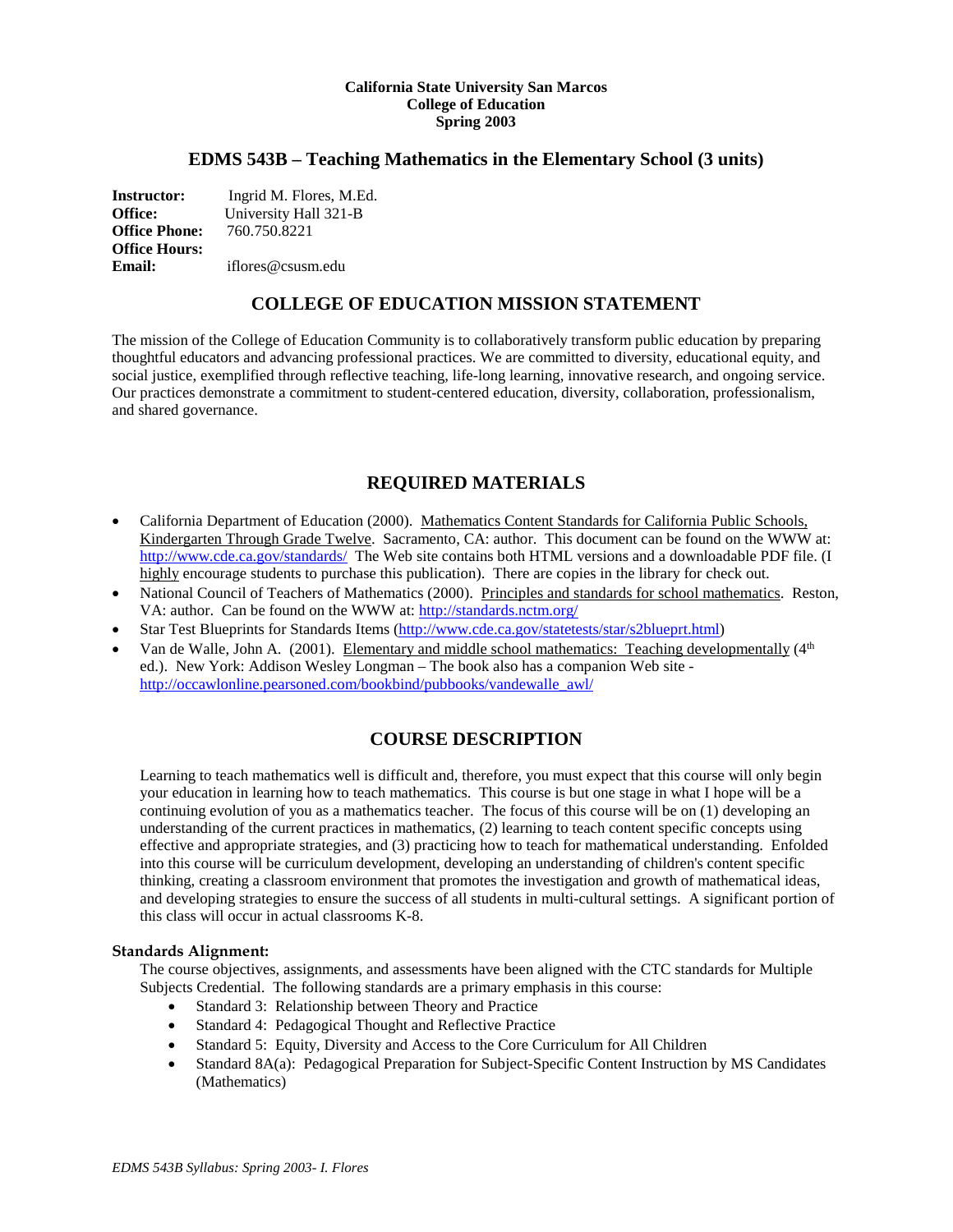### **Teacher Performance Expectation (TPE) Competencies:**

This course is designed to help teachers seeking the Multiple Subjects Credential to develop the skills, knowledge, and attitudes necessary to assist schools and district in implementing an effective program for all students. The successful candidate will be able to merge theory and practice in order to realize a comprehensive and extensive educational program for all students. The following TPE's are addressed in this course:

#### Primary Emphasis:

- TPE 1a-Subject Specific Pedagogical Skills for MS Teaching (Mathematics)
- TPE 2-Monitoring Student Learning During Instruction
- TPE 3-Interpretation and Use of Assessments
- TPE 4-Making Content Accessible
- TPE 6a-Developmentally Appropriate Practices in Grades K-3
- TPE 6b-Developmentally Appropriate Practices in Grades 4-8
- TPE 6d-Teaching Special Education Populations in General Education Environments
- TPE 8-Learning About Students

### Secondary Emphasis:

- TPE 5-Student Engagement
- TPE 6d-Developmentally Appropriate Practices for Special Education
- TPE 7-Teaching English Learners
- TPE 9-Instructional Planning
- TPE 10-Instructional Time
- TPE 11-Social Environment
- TPE 13-Professional Growth
- TPE 14-Educational Technology

# **ASSIGNMENTS**

Detailed assignment sheets (course packet) will be provided for every assignment below. The assignment sheets and the course calendar are attached to this syllabus.

#### **Reading Reflections**

(20%) - Each week students will write a "meaningful" reflection on the material assigned to be read for that week. These reflections should be one page in length (use an "11" font, spacing of 1.5, with **only**  your name and class session number as a heading ), and should clearly articulate your thoughts **on the assigned readings** and how you plan to apply what you learned from the articles as a teacher in the classroom. Please do not repeat verbatim from the readings.

### **Student Interviews (Critical Assessment Task – CATs)**

(20%) - You and one of your classmates will conduct a series of four different student interviews based on questions provided in class. For each interview, you will pose mathematical problems to any one student at a predetermined grade level. The purpose is to get you to begin thinking about students' mathematical understanding, to learn how to effectively pose questions and interpret the meaning of students' answers, and to provide you with an opportunity to interact with students.

### **Mathematical Resources & Lesson (Critical Assessment Task – CATs)**

(35%)– Working in small groups, your team will first compile resources on a predetermined mathematical topic (20%) and then design a lesson that you will present to our class as if we were your students (15%). The purpose of this activity is to help you learn how to design effective mathematical activities, to provide you with an opportunity to begin compiling mathematical resources, and to provide an opportunity for you to practice teaching mathematics.

#### **Curriculum Assignment (Critical Assessment Task – CATs)**

(20%)– Students will review the mathematics curriculum currently being used in your classroom (e.g., a textbook) at one grade level and write a short paper that investigates the curriculum alignment with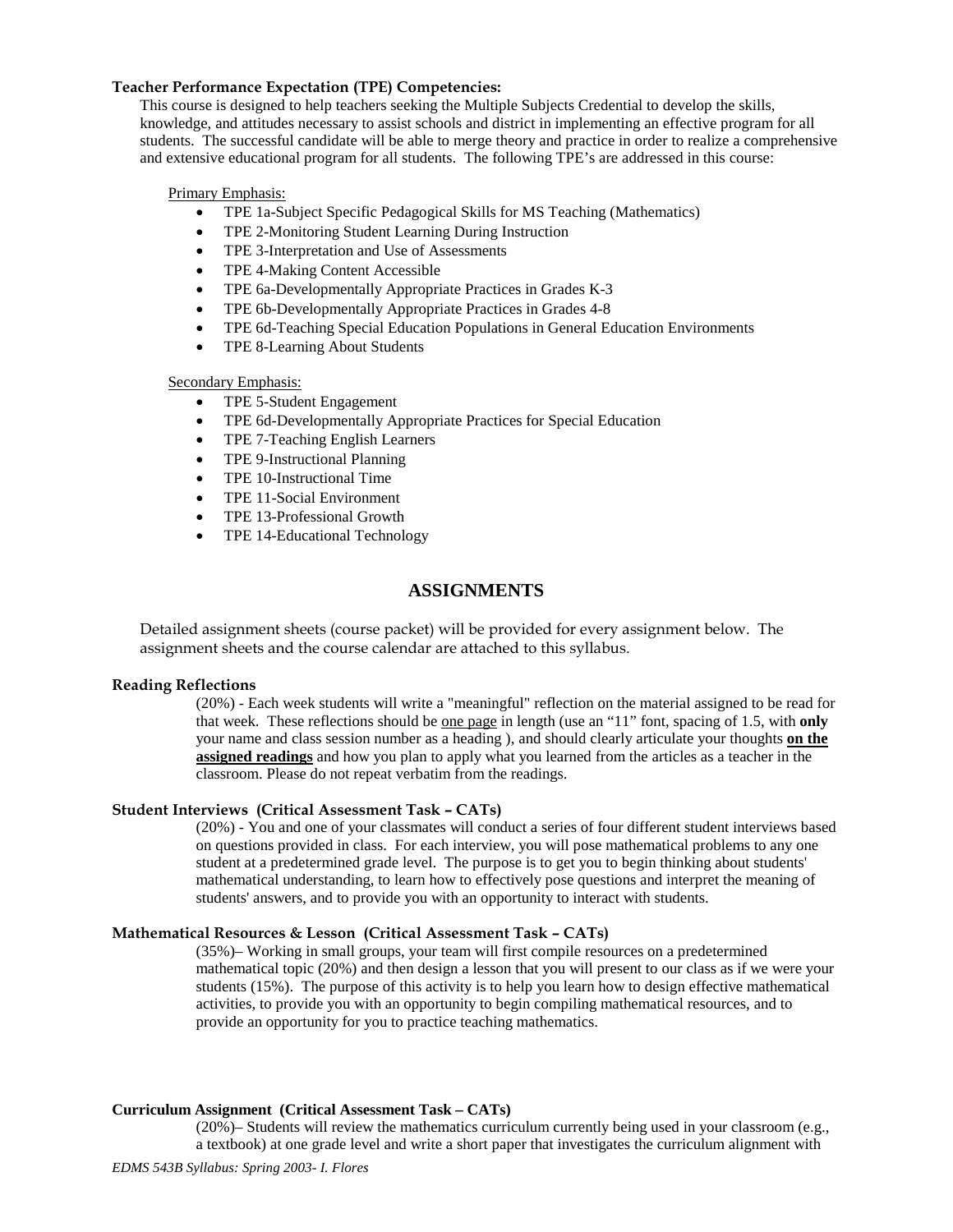the CA Content Standards and current high stakes assessments. Students will also provide their general thoughts and concerns related to the curriculum (e.g., how the curriculum might need to be altered to make strong connections between mathematical concepts and procedures).

**Active Participation and Collaboration (5%) –** Defined as **actively** engaging in **all** class discussions and activities, students will be evaluated daily. A positive attitude is an important component for establishing the definition for active participation and collaboration. All five points or no points are earned in this category.

### **Assignment details & scoring rubrics for each key assignment described above are attached to this syllabus.**

# **INFUSED COMPETENCIES**

### **CLAD**

In 1992, the College of Education voted to infuse Cross-cultural, Language and Academic Development (CLAD) competencies across the curriculum. The CLAD competencies are attached to the syllabus and the competencies covered in this course are highlighted.

### **Authorization to Teach English Learners**

This credential program has been specifically designed to prepare teachers for the diversity of languages often encountered in California public school classrooms. The authorization to teach English learners is met through the infusion of content and experiences within the credential program, as well as additional coursework. Students successfully completing this program receive a credential with authorization to teach English learners

### **Special Education**

Consistent with the intent to offer a seamless teaching credential in the College of Education, this course will demonstrate the collaborative infusion of special education competencies that reflect inclusive educational practices.

### **Technology**

This course infuses technology competencies to prepare our candidates to use technologies, emphasizing their use in both teaching practice and student learning.

# **ATTENDANCE POLICY**

The attendance policy of the College of Education: Due to the dynamic and interactive nature of courses in the COE, all students are expected to attend all classes and participate actively. At a minimum, students must attend more than 80% of class time, or s/he may not receive a passing grade for the course at the discretion of the instructor. If you miss two class sessions or are late (or leave early) more than three sessions, you cannot receive a grade of "A". If you miss three class sessions, your highest possible grade is a "C+". Should you have extenuating circumstances, contact the instructor as soon as possible. Please discuss with me any extenuating circumstances that will cause you to miss class prior to your absence. Attendance will be taken at each class session. Furthermore, grades on assignments turned in late will be lowered unless **prior arrangements** have been made with the instructor.

# **PLAGIARISM AND CHEATING**

Please be sure to read and understand the university policy on plagiarism and cheating, as it will be strictly enforced. Academic dishonestly will not be tolerated and will result in a failing grade for this course and will be reported to the University.

### **Students with Disabilities Requiring Reasonable Accommodations**

Students are approved for services through the Disabled Student Services Office (DSS). This office is located in Craven Hall 5205 and can be contacted by phone (760) 750-4905, or TTY (760) 750-4909. Students authorized by DSS to receive reasonable accommodations should meet with their instructor during office hours or, in order to ensure confidentiality, in a more private setting.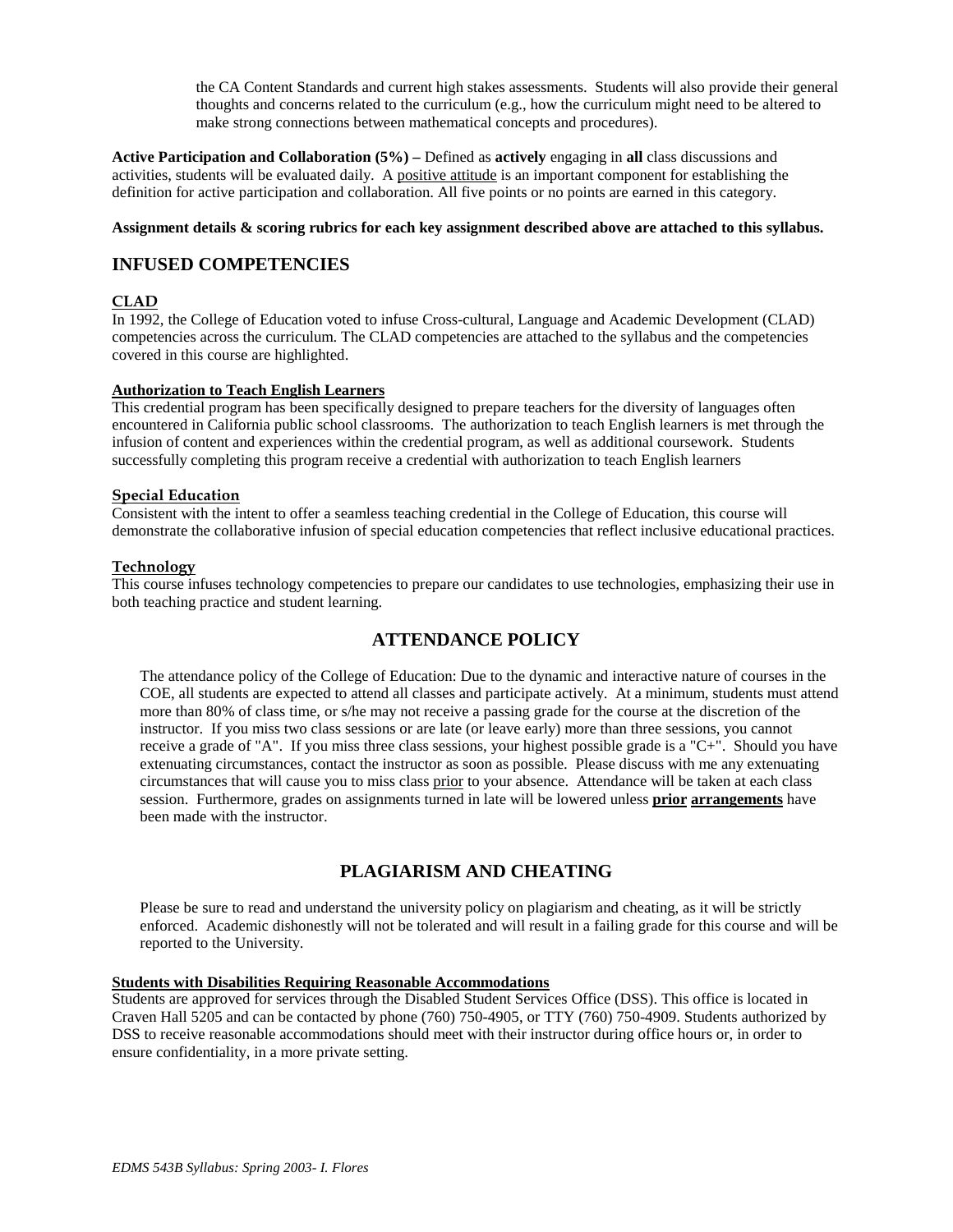**GRADING SCALE:** Grades for this course will be based on the following grading scale:

 A.................. 93% - 100 % A-……………90% - 92% B+…………. 88% - 89% B.................. 83% - 87 % B-……….. 80% - 82% C+…………. 78% - 79% C.................. 73% - 77 % C-…………... 70% - 72%

**Remember! You are required to maintain a B average (3.0 GPA) in your teacher education courses to receive a teaching credential in the State of California.**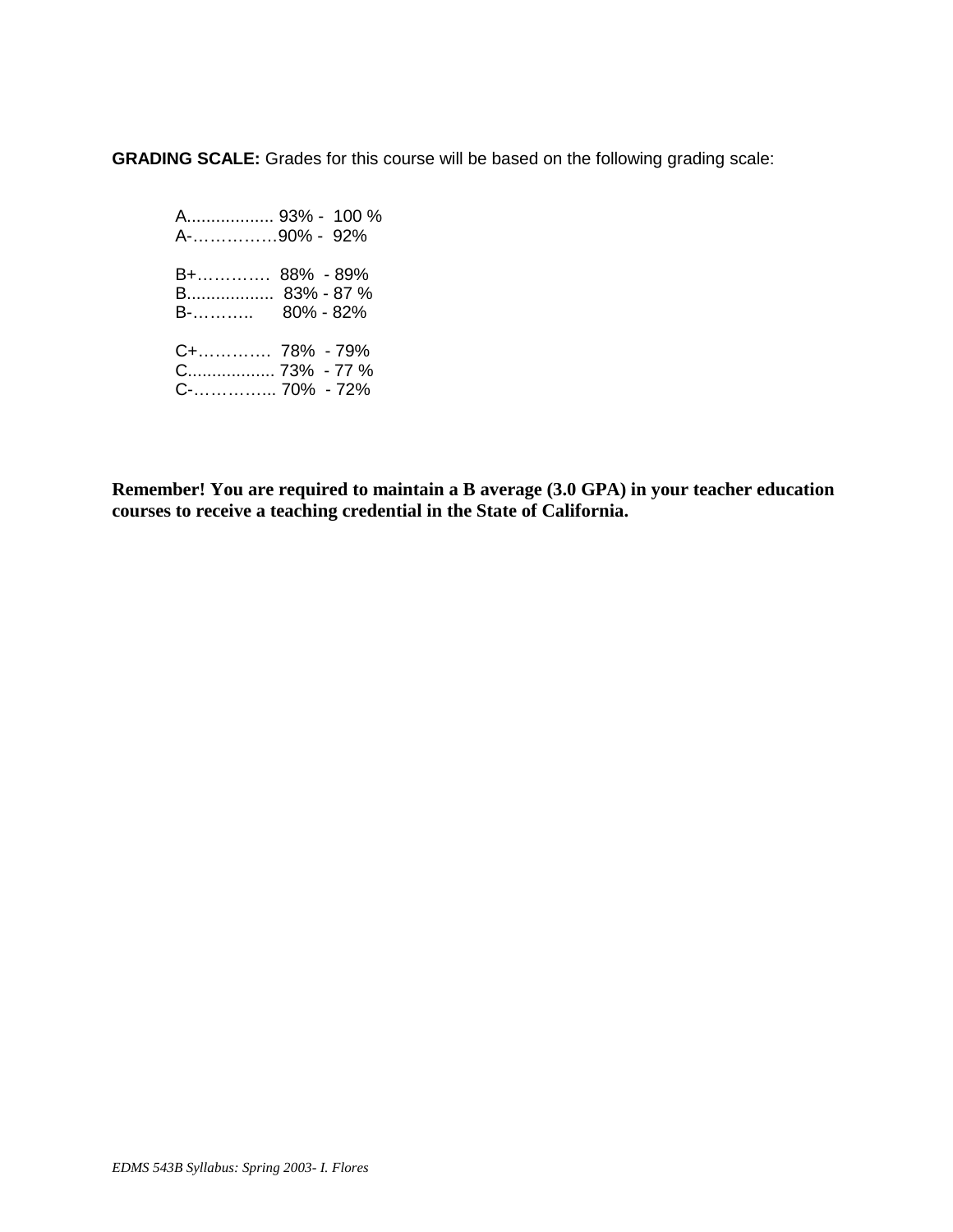| <b>TEST 1: LANGUAGE</b>                                                      | <b>TEST 2: METHODOLOGY</b>                               | <b>TEST 3:</b>                                                                           |  |
|------------------------------------------------------------------------------|----------------------------------------------------------|------------------------------------------------------------------------------------------|--|
| <b>STRUCTURE</b>                                                             | OF BILINGUAL, ENGLISH                                    | <b>CULTURE</b>                                                                           |  |
| <b>AND</b>                                                                   |                                                          |                                                                                          |  |
|                                                                              | <b>LANGUAGE</b>                                          | <b>AND</b>                                                                               |  |
| <b>FIRST- AND SECOND-</b>                                                    | DEVELOPMENT,                                             | <b>CULTURAL DIVERSITY</b>                                                                |  |
| <b>LANGUAGE DEVELOPMENT</b>                                                  | <b>AND</b>                                               |                                                                                          |  |
|                                                                              | <b>CONTENT INSTRUCTION</b>                               |                                                                                          |  |
| I. Language Structure and Use:                                               | I. Theories and Methods of                               | I. The Nature of Culture                                                                 |  |
| <b>Universals and Differences</b><br>(including the structure of<br>English) | <b>Bilingual Education</b>                               |                                                                                          |  |
| A. The sound systems of language<br>(phonology)                              | A. Foundations                                           | A. Definitions of culture                                                                |  |
| <b>B.</b> Word formation (morphology) *                                      | <b>B.</b> Organizational models: What<br>works for whom? | <b>B.</b> Perceptions of culture                                                         |  |
| C. Syntax *                                                                  | C. Instructional strategies *                            | C. Intragroup differences (e.g.,<br>ethnicity, race, generations, and<br>micro-cultures) |  |
| D. Word meaning (semantics) *                                                | <b>II. Theories and Methods for</b>                      | D. Physical geography and its                                                            |  |
|                                                                              | <b>Instruction In and Through</b><br><b>English</b>      | effects on culture                                                                       |  |
|                                                                              | A. Teacher delivery for both English                     |                                                                                          |  |
| E. Language in context *                                                     | language development and<br>content instruction *        | E. Cultural congruence                                                                   |  |
| F. Written discourse *                                                       | B. Approaches with a focus on                            | II. Manifestations of Culture:                                                           |  |
|                                                                              | English language development *                           | <b>Learning About Students</b>                                                           |  |
|                                                                              |                                                          |                                                                                          |  |
| G. Oral discourse *                                                          | C. Approaches with a focus on                            | A. What teachers should learn                                                            |  |
|                                                                              | content area instruction                                 | about their students *                                                                   |  |
|                                                                              | (specially designed academic                             |                                                                                          |  |
|                                                                              | instruction delivered in                                 |                                                                                          |  |
| H. Nonverbal communication *                                                 | English) *<br>D. Working with paraprofessionals *        | B. How teachers can learn about                                                          |  |
|                                                                              |                                                          | their students *                                                                         |  |
| II. Theories and Factors in First-                                           | III. Language and Content Area<br><b>Assessment</b>      | C. How teachers can use what                                                             |  |
| and Second-Language<br><b>Development</b>                                    |                                                          | they learn about their students                                                          |  |
|                                                                              |                                                          | (culturally responsive<br>pedagogy)*                                                     |  |
| A. Historical and current theories                                           |                                                          |                                                                                          |  |
| and models of language analysis                                              | A. Purpose                                               | <b>III. Cultural Contact</b>                                                             |  |
| that have implications for second-                                           |                                                          |                                                                                          |  |
| language development and                                                     |                                                          |                                                                                          |  |
| pedagogy                                                                     |                                                          |                                                                                          |  |
| <b>B.</b> Psychological factors affecting<br>first- and second-language      | B. Methods *                                             | A. Concepts of cultural contact                                                          |  |
| development                                                                  |                                                          |                                                                                          |  |
| C. Socio-cultural factors affecting                                          | C. State mandates                                        | <b>B.</b> Stages of individual cultural                                                  |  |
| first- and second-language                                                   |                                                          | contact                                                                                  |  |
| development                                                                  |                                                          |                                                                                          |  |
| D. Pedagogical factors affecting                                             | D. Limitations of assessment *                           | C. The dynamics of prejudice                                                             |  |
| first- and second-language                                                   |                                                          |                                                                                          |  |
| development *<br>E. Political factors affecting first- and                   | E. Technical concepts *                                  | D. Strategies for conflict resolution                                                    |  |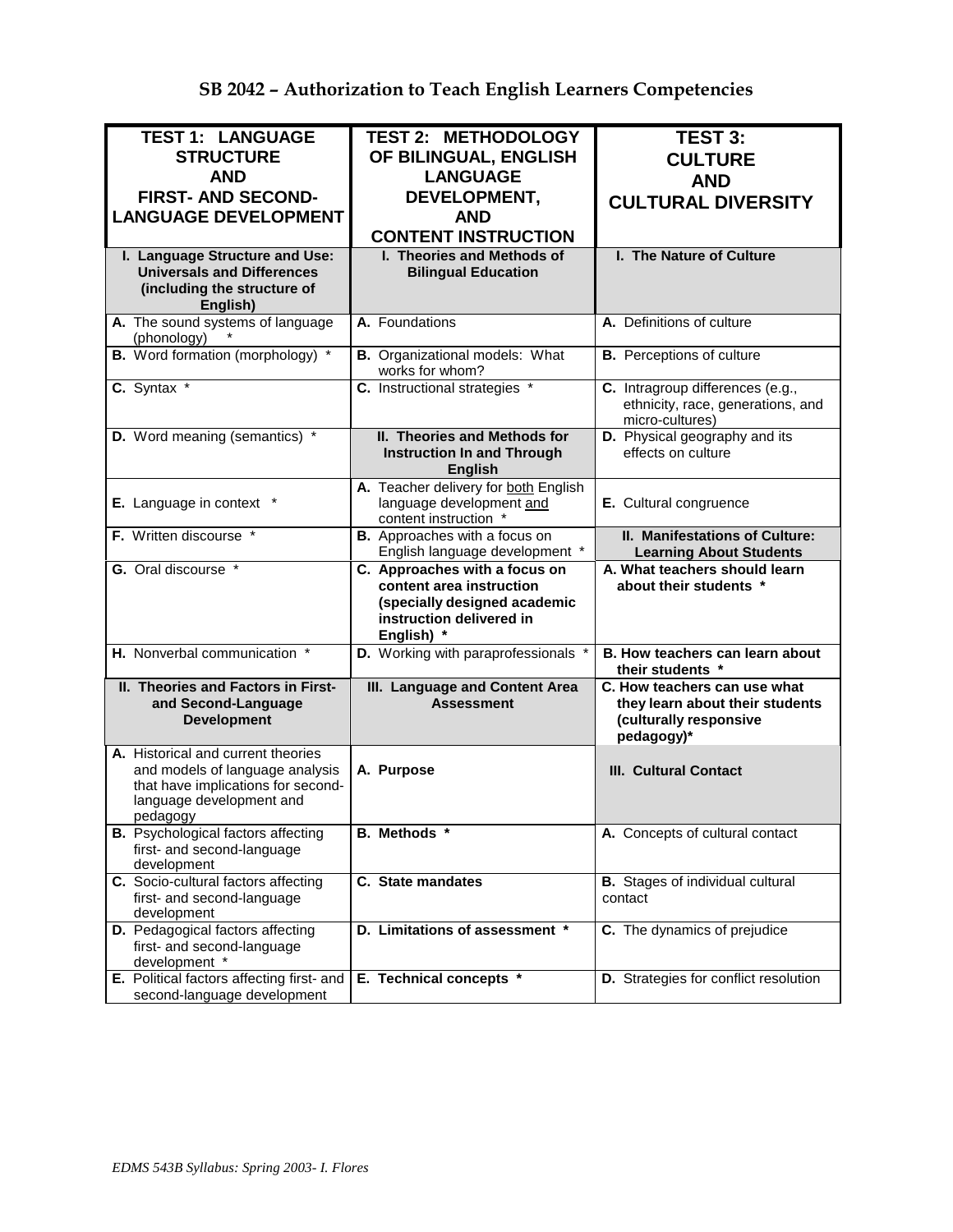## **STUDENT INTERVIEWS GRADING RUBRIC: EDMS 543**

### **How are the interview reflections to be completed?**

For each of four interviews, write a meaningful reflection (no more than 2 pages) on:

- 1) the interview process and the results of your interview, as well as
- 2) specific, prescriptive recommendations that you would give your interviewee in light of his/her current level of mathematical understanding. Develop the reflection with an eye to helping your interviewee in terms of making effective instructional decisions for him/her.

Although the reflection should not exceed two pages, it **mus**t answer the following two questions:

- 1. **What specifically did you learn about this child's mathematical understanding?** You should provide ample evidence of knowledge gained from this experience. Be very specific about what it is that your interviewee understands or does not understand and how he/she demonstrated this understanding/lack of understanding.
- 2. **What specifically would you do for this child if you were his/her teacher?** This part of the reflection is clearly related to what was learned about the child by way of the interview. Be very specific and clear about what you would recommend as a follow-up.

## **For specific details on both of these two discussion points, please refer to "Student Interviewing Guidelines" in your course packet.**

• **As you format your reflection, please bullet the two questions above you are responding to very clearly***.*

### **How are the assignments assessed?**

Each interview will be assessed using a generic 5-point scoring rubric and should:

- reflect good depth of understanding of the child's current mathematical level based on the interview problems.
- give specific and clear instructional recommendations for the child.
- be free of grammatical or typographical errors.
- be word processed
- 5 Reflection shows good depth of understanding as well as clear, specific recommendations. The reflection is free of grammatical or typographical errors. Both sections reflect the criteria stated above.
- 4 Reflection shows general depth of understanding and clear, specific recommendations. There may be a very minor grammatical or typographical error. One of the sections is slightly weak on one of the criteria listed above.
- 3 Reflection shows moderate depth of understanding and recommendations are adequate. There may be few grammatical or typographical errors. Both sections are slightly weak or one is very weak.
- 2 Reflection shows little depth of understanding and recommendations are not specific and clear. There may be considerable grammatical or typographical errors. Both sections are substantially weak.
- 1 An attempt at a reflection was submitted. Your name is on the paper.
- 0 No assignment was turned in.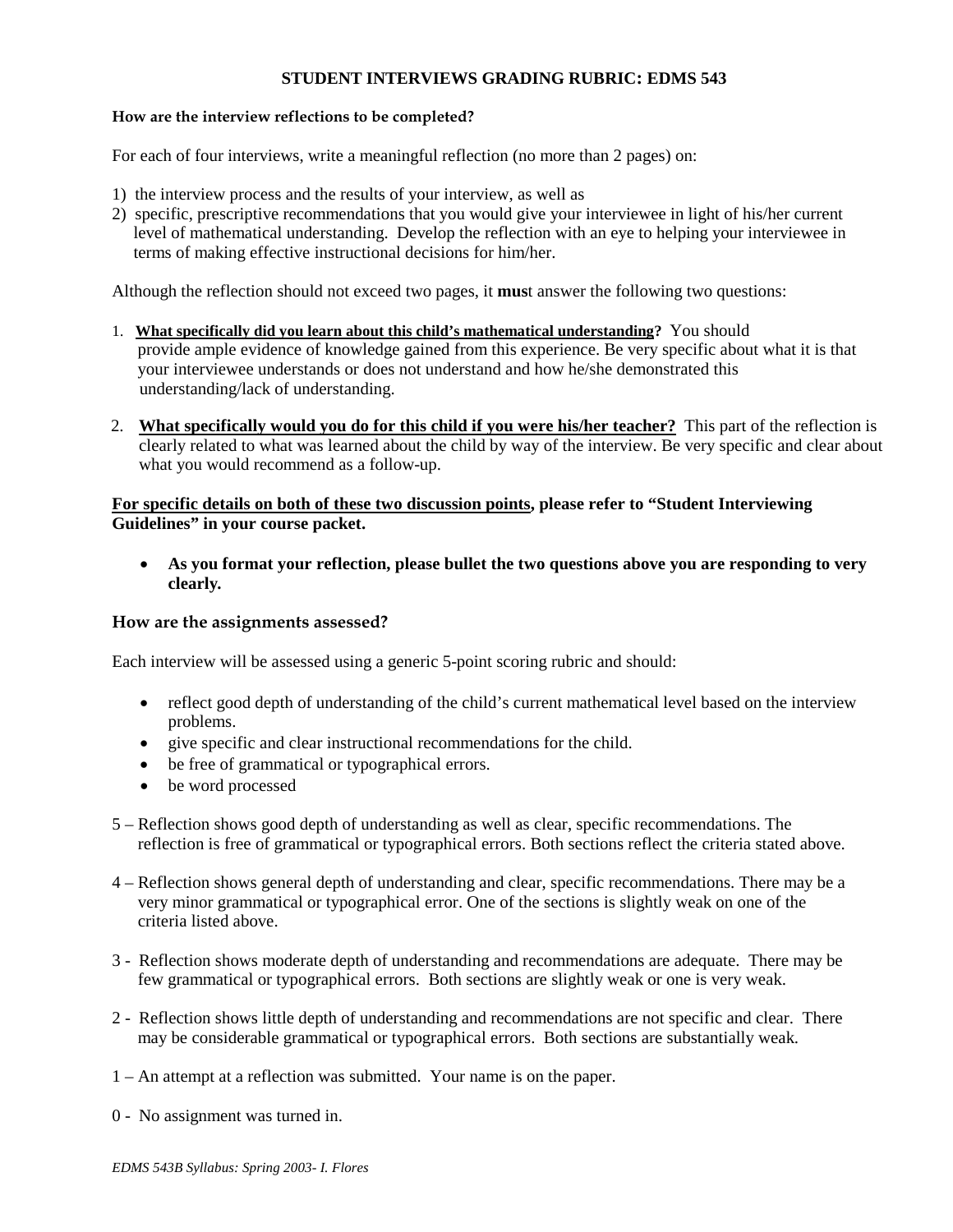# **WEEKLY READINGS GRADING RUBRIC: EDMS 543**

### **How are the weekly assignments that are readings to be completed?**

Write a meaningful one-page reflection on the assigned reading(s) for the week. Develop that reflection with an eye to demonstrating that you both read and understood the reading(s). Do not quote the article(s). Paraphrase and critically analyze only. If there is more than one article for an assigned weekly reading, weave the ideas all the articles contained in into your one-page reflection. Do not write a separate reflection for each article! Occasionally a reading may assigned from a source other than the course textbook.

Although the reflection should not exceed one page, it **mus**t answer the following two questions:

- 1. **What did I learn from the reading(s)?** This paragraph is in your own words and is clearly written with distinct description of what you learned from the article(s). It provides ample evidence that you read and synthesized the material.
- 2. **How am I going to use what I learned in teaching children mathematics?** This paragraph is clearly related to what was learned in the article(s) to classroom practice. The relationship of the reading(s) to the classroom should be evident in the description of teaching practice, curriculum, classroom management, and/or developing students' mathematical thinking.
	- **As you format your reflection, please bullet the two questions above you are responding to very clearly***.*

### **How are the readings assignments assessed?**

The weekly assignments that are readings will be assessed using a generic 5-point scoring rubric and should:

- reflect good depth of understanding the MAIN ideas of the assigned material as well as application to the classroom.
- be free of grammatical or typographical errors.
- be word processed according to specific directions given in the course syllabus under "Weekly" Assignments".
- 5 Reflection shows good depth of understanding MAIN ideas as well as application to the classroom. The reflection is free of grammatical or typographical errors. Both sections reflect the criteria stated above.
- 4 Reflection shows general depth of understanding MAIN ideas and application to the classroom. There may be a very minor grammatical or typographical error. One of the sections is slightly weak on one of the criteria listed above.

3 – Reflection shows moderate depth of understanding Main ideas and application to the classroom. There may

be few grammatical or typographical errors. Both sections are slightly weak or one is very weak.

- 2 Reflection shows little depth of understanding Main ideas and application to the classroom. There may be considerable grammatical or typographical errors. Both sections are substantially weak.
- 1 An attempt at a reflection was submitted. Your name is on the paper.
- 0 No assignment was turned in.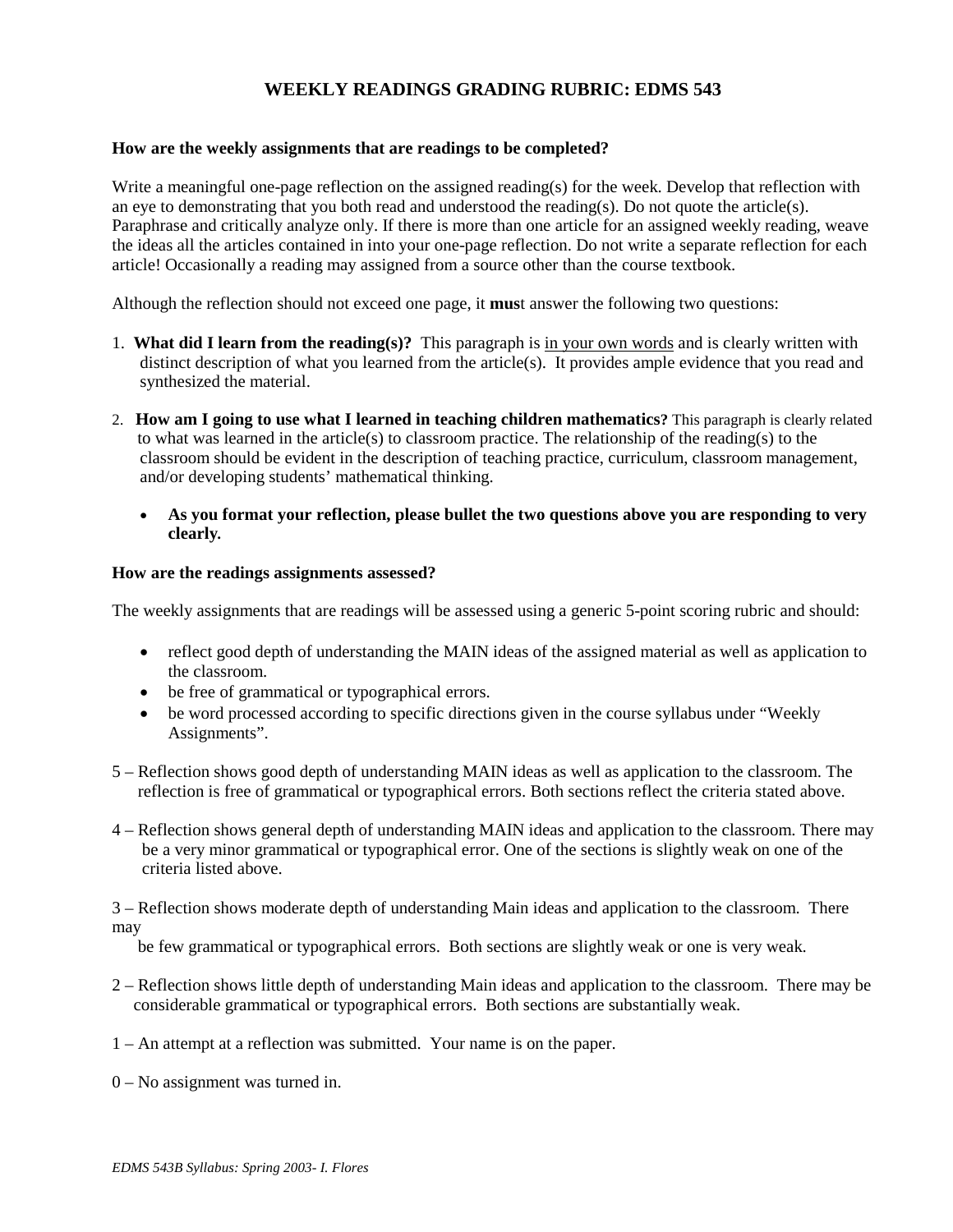### **STUDENT INTERVIEWING GUIDLINES** EDMS 543 – Spring 2003

These assignments are designed to give you an opportunity to focus on a single child's thinking about mathematics. It will also help you to improve your use of inquiry for assessment purposes and to better understand elementary level students with different understandings.

I recommend that you have a partner for interviewing. **One** partner would be especially helpful for note-taking and additional insights into the child's thinking. As a pair, you would interview one child. Each person would then be responsible for writing up his/her own follow-up reflection. Papers should be submitted together, along with the student work (no names on the work, please).

Interviews will be directed toward primary (K-2) or upper elementary (3-5) students. Therefore, if possible, students who are observing/student teaching in a K-2 classroom might want to pair with a student observing/ student teaching in a 3-5 classroom in order to be able to access students in these grade bands.

**Be aware that each interview option is grade band specific and your interviewee should be in that grade range. You will turn in a non-optional "Practice Interview" due March 3. The next three interviews are left to your choice from among seven mathematical content areas. By the end of the course, you should have turned in 4 interviews in all. Interviews are due according to a predetermined schedule attached to the syllabus.**

# **Prior to the interview**

- You should arrange with a teacher (or parent of a child you know) to interview one child for 20- 30 minutes in a quiet place outside of the classroom, if possible (or at his/her home).
- Ask the teacher (or parent) what manipulatives the child has experience using and see if it is possible to have these materials available during the interview. You will always want paper and pencil and the appropriate manipulatives for each interview. Be considerate of the type of manipulative you give the child for each interview. For example, you would not want to give the child marbles as the manipulative if the interview questions deal with "pizza". Or you would not want to give the child coins if the interview questions deal with sharing cookies. **Do not give food items such as gum, cookies or candy for manipulatives, as these may be distracting to the child as well as prohibited in his/her diet. You can, however, make construction paper cut-outs of these items if they are referred to in the interview questions. Be creative and discriminating about manipulatives for each interview!**
- Develop a list of questions you may want to use if the child is not forthcoming with a response. For example, if the child says, "I just knew it", you might respond with, "What did you think about first?" or, "If you were helping a friend, how would you explain what you did?"

# **During the interview**

Work with the child individually. Begin the interview by informing the child that you will be giving him/her a series of math problems to solve and that you are interested in his/her thinking process and in the strategies s/he uses to solve these problems. Tell the child that s/he can solve the problems in any way s/he wants. Introduce the child to the manipulatives available and inform him/her that s/he may use them if s/he wishes.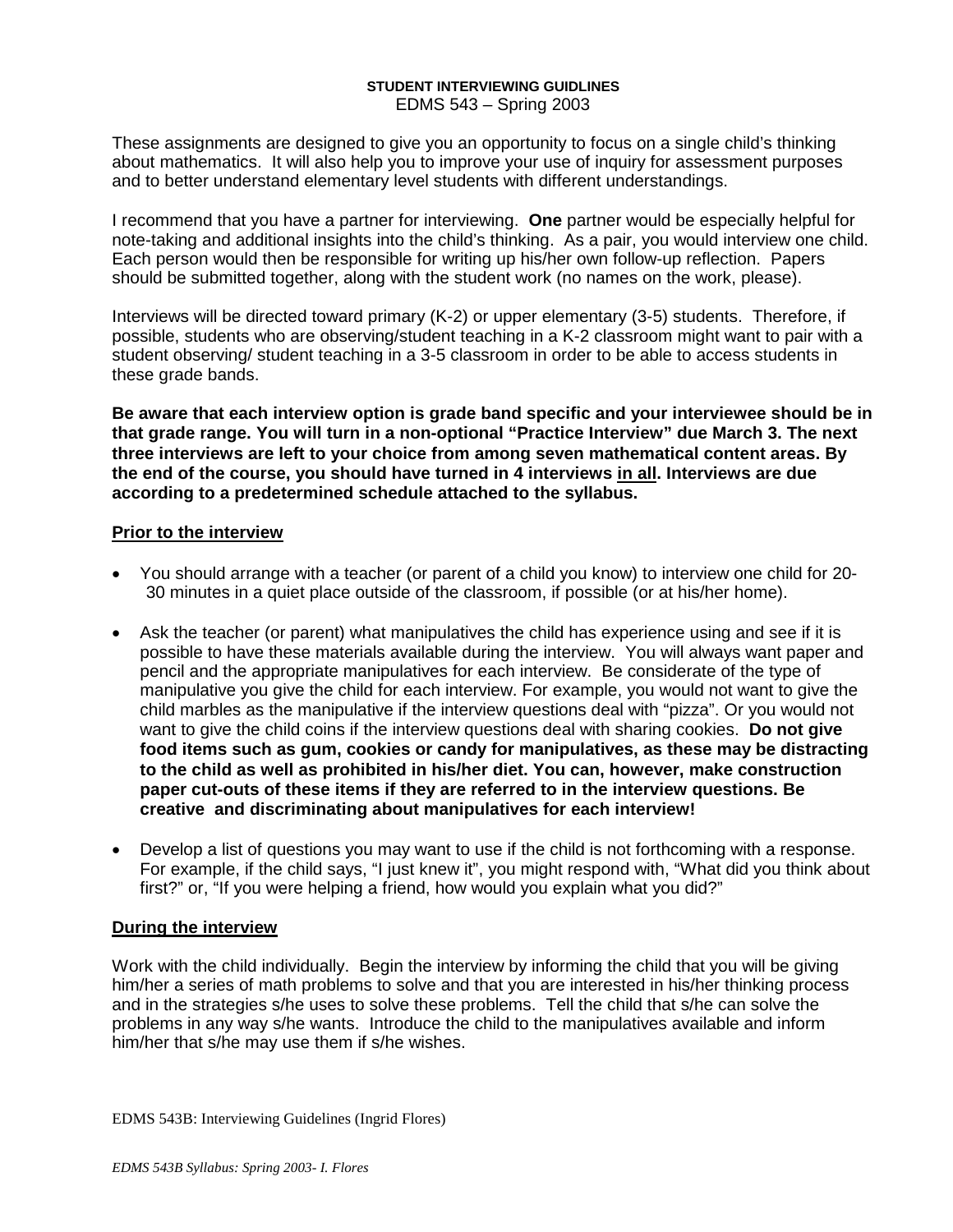You should provide the child with a written copy of each problem from the interviews you received in class--only give the child one written problem at a time (not the entire interview). Orally read each problem along with the child and provide him/her with sufficient time to complete each problem.

After the child answers each problem, you should ask a variety of probing questions that will help you to better understand the child's thinking and to assess his/her mathematical understanding. **You will want to note the questions you ask and the child's responses,** and it may be necessary to ask the child to wait while you are writing--it is OK to ask the child to wait. **You should not tape-record/video-tape the interview without parental permission.**

# **During the interview, be sure to consider the following:**

- The best thing you can be is genuinely curious. Remember, the point of the interview is to discover how the child thinks--**NOT** to guide the child to the correct answer.
- Be careful to respond similarly to correct and incorrect answers. Be curious about all solution strategies-not just the ones leading to incorrect solutions.
- Your primary role is to listen. Make sure you allow enough "wait time"--children need time to think before answering.
- **THE FOLLOWING STRATEGIES ARE RECOMMENDED TO PRESERVE THE DIGNITY OF THE LEARNER:**
	- 1. Attempt to first find out if the child can solve a given problem on his/her own without support.
	- 2. If the child is having difficulty with a given problem, provide support such as saying "how might drawing a picture of this problem help you?" or "how might these manipulatives help you think through this problem?"<br>3. If after providing support the child
	- If after providing support the child is still unable to solve the problem, it is very important to provide the child with a follow-up question that still relates but that the child will be able to solve. This might entail making the numbers in the problem smaller or more manageable.

These strategies also provide you with determining if the child can solve the problem on his/her own, with support, or not at all, and the child still feels good about his/her ability.

If you end an interview early for any reason, be sure to discuss your reasoning in your write-up.

## **After the interview**

You (and your partner) should each write a reflection (with line spacing of 1.5 and no more than two pages in length) that includes a clear discussion on **each** of the two bulleted points under the "Grading" section that follows.

# **NOTE: PLEASE ANSWER THESE QUESTIONS THOROUGHLY!! FULL CREDIT WILL NOT BE GIVEN UNLESS BOTH QUESTIONS ARE ADDRESSED!!**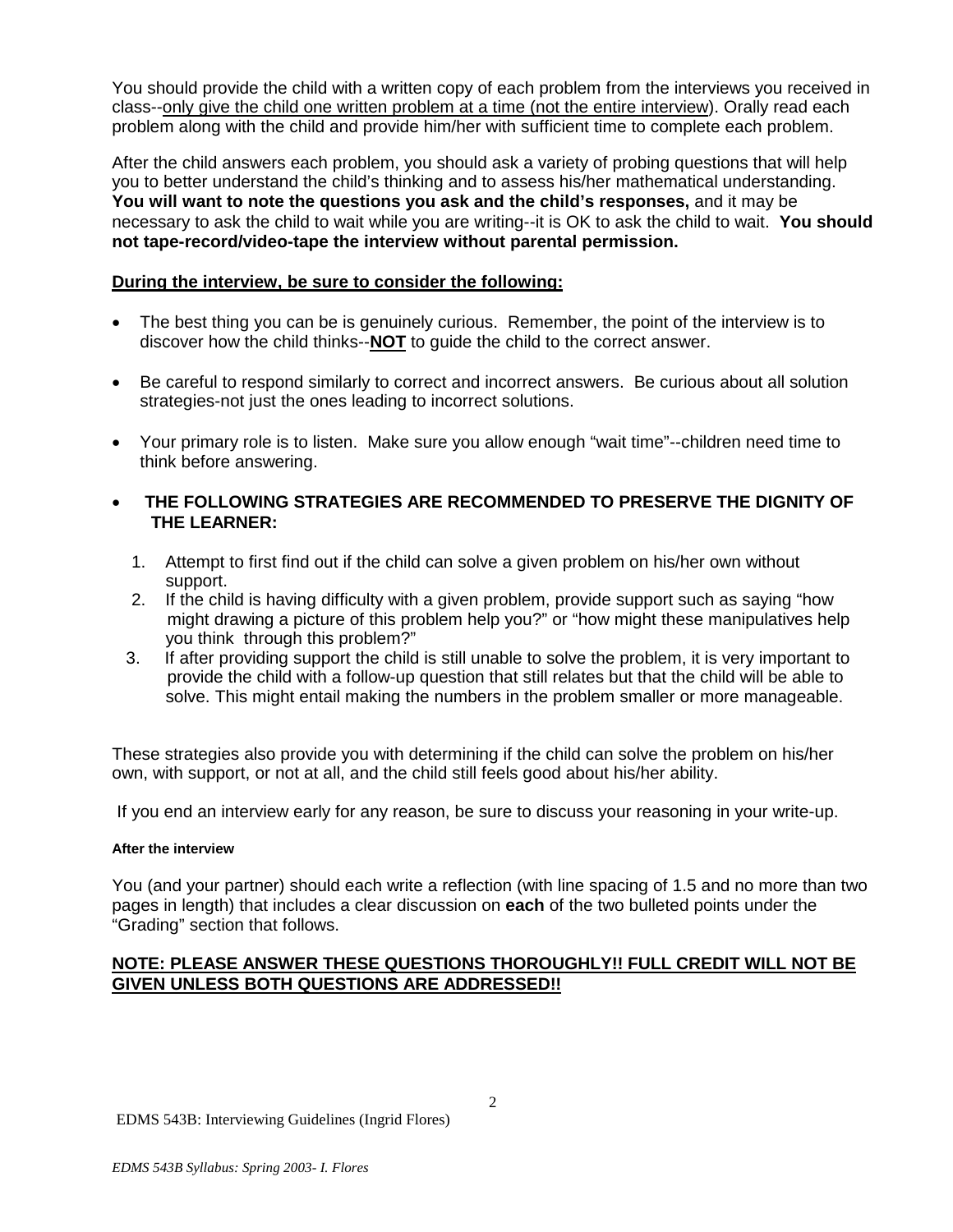# **Grading:**

Each interview will be graded according to a 5-point scoring rubric. **The grading rubric will detail and describe the grading criteria and levels 0 - 5**. Specifically, I will be looking for nicely written papers that clearly and specifically express what you learned about:

- What specifically did you learn about this child's mathematical understanding? Here you will want to make claims about the mathematics your student understands or doesn't understand. I am looking for more of an explanation than just your student could or couldn't solve a particular problem. You should briefly explain what the child said and did for each interview question.
- What specifically might you do for this child if you were his/her teacher? Here you might want to include discussions about such issues as curriculum, instructional strategies, etc. You **must** give at least 2 examples of problems or tasks you would give this child as a follow-up to your assessment of this child's current level of mathematical understanding in relation to the interview questions. For example, it is not enough to say that you would give your interviewee more fraction word problems, or would add manipulatives to this child's mathematical activities. Write out specific fraction word problems and the specific manipulative(s) you would use and in what context you would use them if these are your recommendations for your interviewee.

**\*NOTE:** When you turn in your write-up, you should also **include the child's written work** (if it exists) with the child's name removed. If it does not exist, please explain why. For all interviews, submit your reflection together with your partner's reflection and the child's work. Paper-clip (do not staple) this packet together.

**\*\*Interviews are due the class session that relates to the given content area in the interview (refer to syllabus).** 

**\*\*\*Please see me if you need clarification on any aspect of the interview assignments.**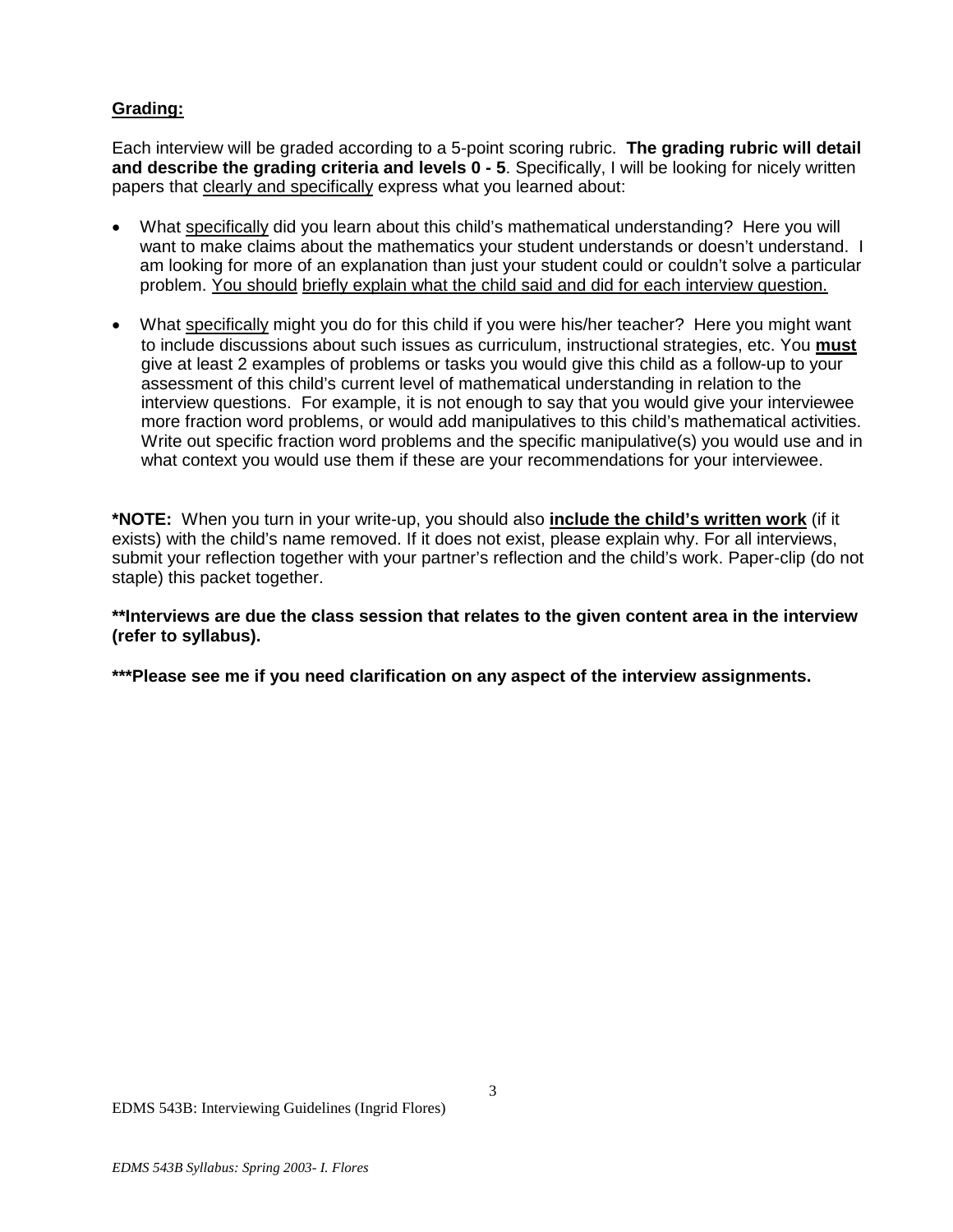## **CLASSROOM PRESENTATION GUIDELINES:**

EDMS 543 (Spring 2003)

## Purpose

The purpose of this activity is to assess your ability to create and teach a **reform-minded** mathematics lesson designed for a stated grade or grade-level span, e.g. K-2, 3-4, etc. (your choice). That is, students will participate in the design, construction, and presentation of a **reform-minded mathematical activity** which focuses on **children's mathematical thinking**. In class we will collectively determine some of the key elements to reform-minded teaching methods which enhance children's mathematical thinking. **For this assignment, your goal should be to merge theory and practice in order to enable students to understand a mathematical topic and make connections among ideas related to this topic. In addition, your activity should promote student engagement, curiosity, flexibility, and persistence in solving mathematical problems.**

Goals related to your participation in this activity include learning how to distinguish reform-minded lessons from traditional approaches, becoming acquainted with resources to support your teaching of mathematics and where to access those resources, and exploring the decision-making teachers experience when developing lessons for their students. You will be provided with an opportunity to practice teaching mathematics while you are learning about reform-minded mathematics in class. In addition, you will receive copies of your peers' lessons in an effort to begin a mathematics resource file.

# **Who?**

Students will work in small groups of approximately three individuals on a particular mathematical topic (options for topics and group member decisions will be determined in class Session #2).

Select a group you can easily meet with after/before class. It is often desirable to select people who bring different talents to a group. Sometimes it is necessary to determine who lives close to you, as you may decide that on occasion it is best to get together other than at the CSUSM campus. These suggestions may help your group in dividing the work equitably as well as take advantage of group members' expertise.

## **Plan of Action:**

When planning your activity, you should try to be **CREATIVE** while effectively incorporating the key components of the reform ideas into the activity. Your group should consider creating an integrated lesson that incorporates another content area such as language arts, social studies, science, etc. This integrated approach to teaching is very effective both in terms of student learning and classroom time considerations. **Warning:** Be careful not to lose sight of the mathematical issues in your fun activity!

## Your group should:

- Decide on a specific mathematical objective you want your students to learn. You must create a **unique activity** on which to base your lesson plan. It should not be taken directly from a textbook or any other elementary mathematics resource. **It should be the group's original creation and design.**
- Find an equitable way to divide up the work load so that everyone participates fully in the design and implementation of your activity. At the conclusion of your activity, you will each be asked to evaluate

 each group member's participation and contribution. In addition, your peers may assess your activity and make recommendations and comments on a scoring template.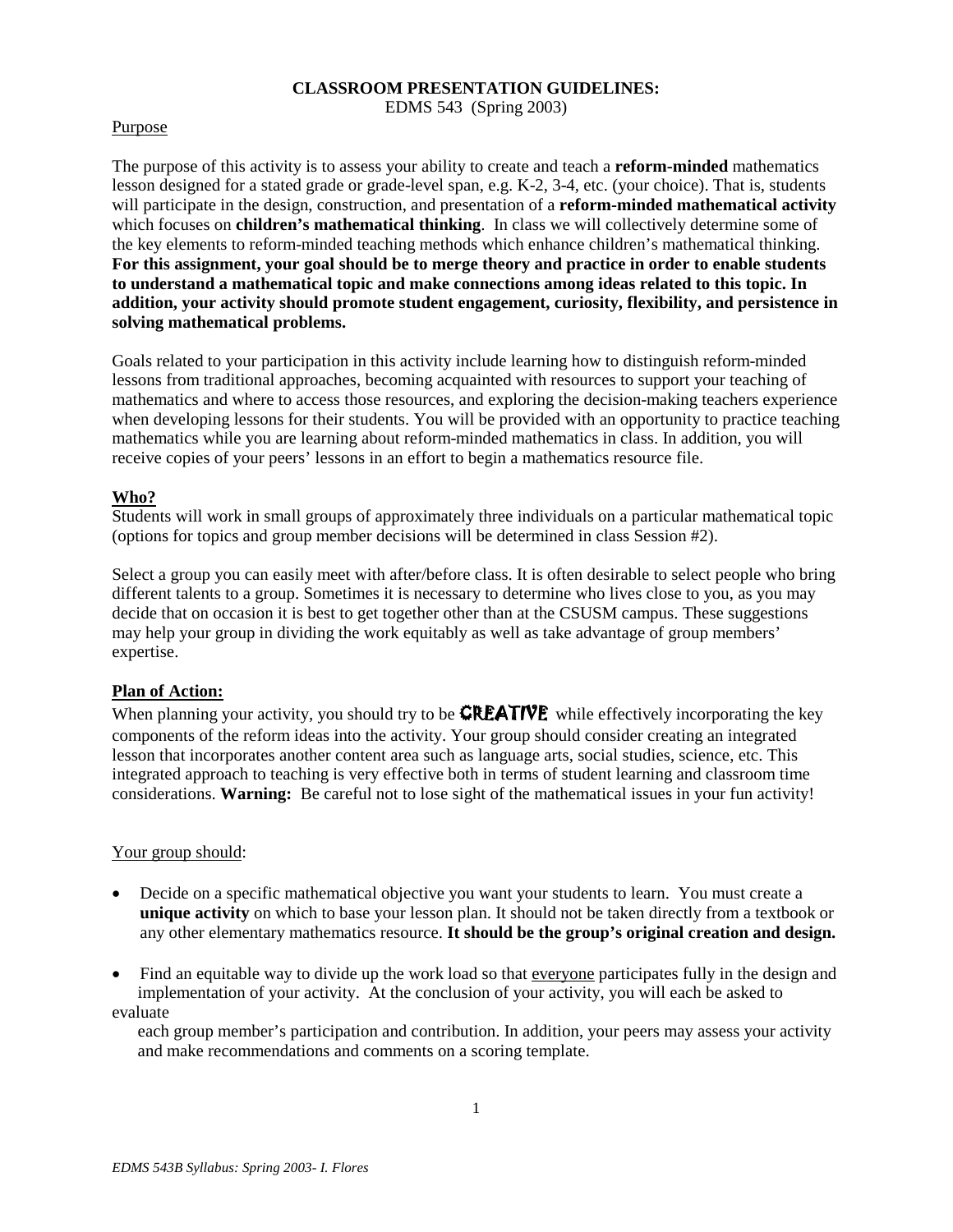EDMS 543B: Lesson Presentation Guidelines (Ingrid Flores)

- Be certain that your activity does not lose sight of your mathematical objective. Continually ask, "What will all students be able to learn from this activity?" The answer to this question should be in alignment with your objective.
- Make certain that your lesson is in concert with *The California Mathematics Content Standards* document. (You certainly need to make good use of this document when you design you lessons. As future educators, all your mathematics lessons **must** always align with these standards.)
- Meet with me at least two weeks prior to the date of your presentation (this is not to say that you can only meet once!). **Your group must decide on and set a date to meet with me for this purpose. This meeting can be either after class or during my office hours or by appointment.** One of the primary purposes of this meeting is to provide me with an opportunity to work with each of you on a more individual basis so that I can help you learn to design effective mathematical activities. Consulting with me in advance gives your group an advantage in knowing you are on the right path. Please feel free to discuss ideas with me at any time (I will be happy to provide you with ideas/suggestions after your have thought about the ideas on your own). I will expect you to have prepared ideas for your presentation and to show me some of the resources you have identified for your lesson plan packet during this meeting.
- Prepare and rehearse to feel comfortable teaching your lesson in advance so that you might modify your presentation based on what you learn from rehearsal. You should always keep in mind that your **lesson should be grade appropriate**. Furthermore, you will want to practice your activity with others so that you know how long the lesson will take. Since your audience (your peers) are often pre-occupied, stressed out and tired, you should make sure that your anticipatory set or introductory motivator is very good.

# **ABOUT INSTRUCTIONAL RESOURCES FOR YOUR LESSON TOPIC… (worth 20%)**

- Investigate what information is available that relates to your topic. **You are required to compile a thorough, effective list of such resources to demonstrate evidence that you are able to provide students with access to a balanced and comprehensive mathematics curriculum**. **A balanced program of mathematics instruction consists of interrelated components that promote and enhance student learning and understanding: conceptual understanding of the logic and structure of mathematics, problem-solving skills in mathematics, and computational and procedural mathematical skills. A balanced mathematics curriculum also purports to interrelate ideas and information within and across mathematics and other subject area.**
- For example, you might begin by investigating what the National Council of Teachers of Mathematics (NCTM) *Teaching Children Mathematics* or *Arithmetic Teacher* journals can offer in the way of providing you with suggestions. The CSUSM library carries *Teaching Children Mathematics* (look under the "mathematics" section of the journals rather than education). The NCTM also has numerous publications and resources that would be helpful to you as you design your activity. **Be certain to seek out other mathematics journals that would be relevant to your assignment.** You are also **required** do a thorough search on the **Internet** to locate other resources, including but not limited to, elementary mathematics journal articles related to your topic.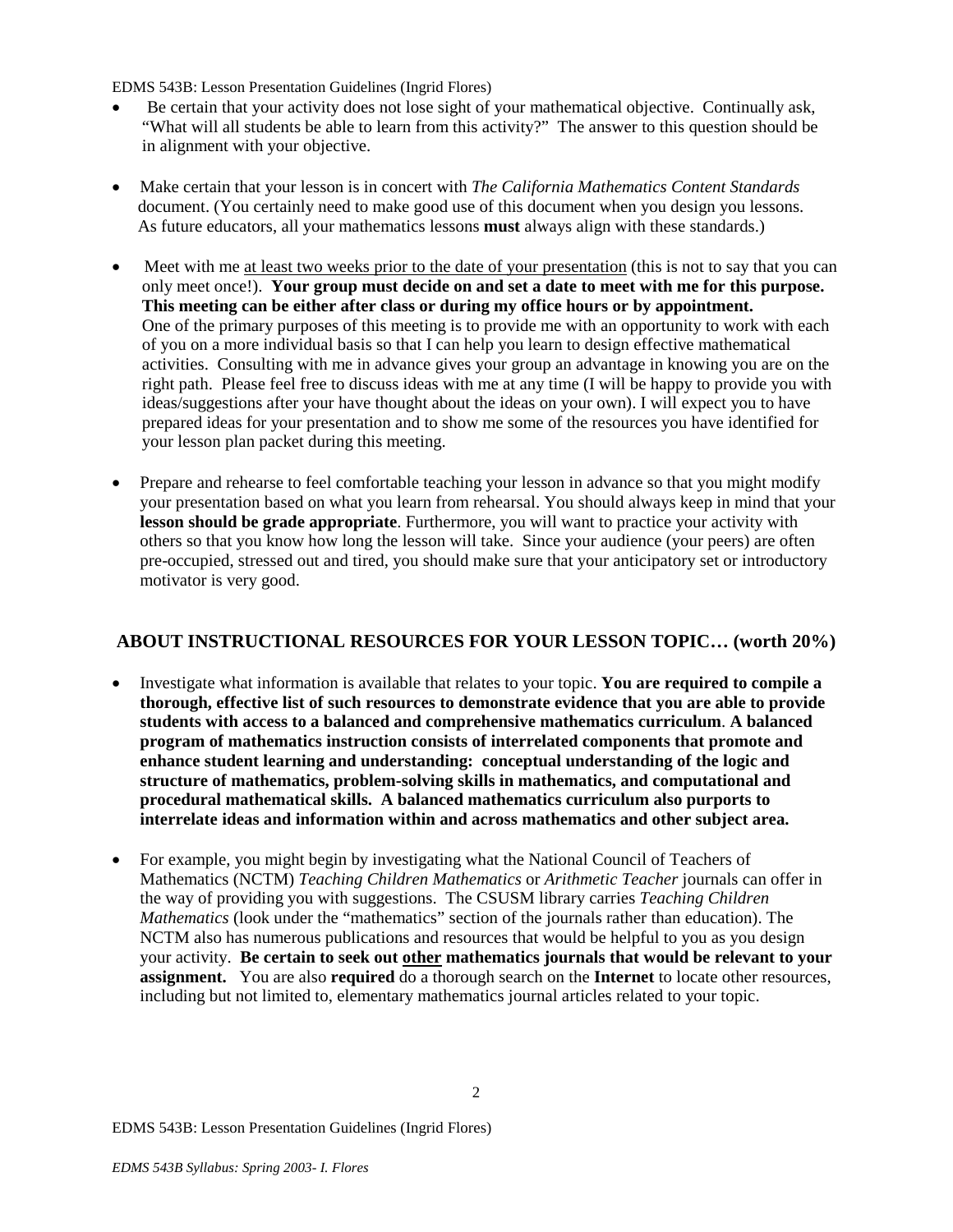- **Technology resources that may facilitate the teaching and learning process are also to be researched and analyzed.** These include but are not limited to relevant software, multimedia, computer-assisted instruction, and productivity and presentation tools. You may want to consult with your master teacher for ideas regarding technologies that would add value to teaching your elementary mathematics lesson.
- It is hoped that you will learn about and begin to use appropriate computer-based technology to facilitate the teaching and learning process. Your goal as a professional educator is to consider the content you will teach and be able to select the appropriate technological resources to support and enhance learning for **all** students in relation to their prior experiences and level of academic accomplishment.
- **Children's literature** relating to mathematical ideas is very abundant and may be accessed in libraries, teacher supply store, bookstores, and on-line (Amazon.com, etacuisenaire.com, mathsolutions.com, e.g.). Don't forget your master teacher! Your resources page should list several examples of children's literature related to your topic.
- **Teacher reference books and support materials** include mathematics textbooks and other books relating to elementary mathematics content areas. An example is *Navigating Through Geometry in Grades 3-5* by M. K. Gavin et al (NCTM).
- Critically and carefully analyze **any and all resources** accessed, including those from the Internet. Keep in mind that you want to align your lesson with reform-minded mathematics methods and resources which reflect those attributes of effective teaching and learning as discussed in class.
- Other sources to gather ideas from: the San Diego County Office of Education, teacher supply stores, and of course, your master teacher.

# **ABOUT YOUR PRESENTATION DAY…(WORTH 15%)**

• Each group will present their activity to the class which should last no more than 40 minutes including

closure.Each group member should have some role in the presentation.

- On the day of your presentation, your group will need to turn in one nicely prepared document which will include the lesson plan for your activity. Your lesson plan packet will include a separate **"RESOURCES" page(s)** consisting of all teacher support materials, children's literature, journal articles, software, multimedia, etc., that relate to your topic. **These must be in bibliographic citation format**: author, date, title, city, and publisher. If citing journal articles, also include journal title, volume, journal article title, author, and page numbers.
	- 1. Teacher support materials/reference books
	- 2. Children's literature
	- 3. Relevant journal or research-related articles
	- 4. Annotated WWW sites which you used or which would be of interest to your peers
	- 5. Children's mathematical software and/or support technologies
	- 6. Manipulatives or learning tools (if possible) that you could identify and recommend to your peers

as

useful in enhancing the content area and concepts presented in your lesson.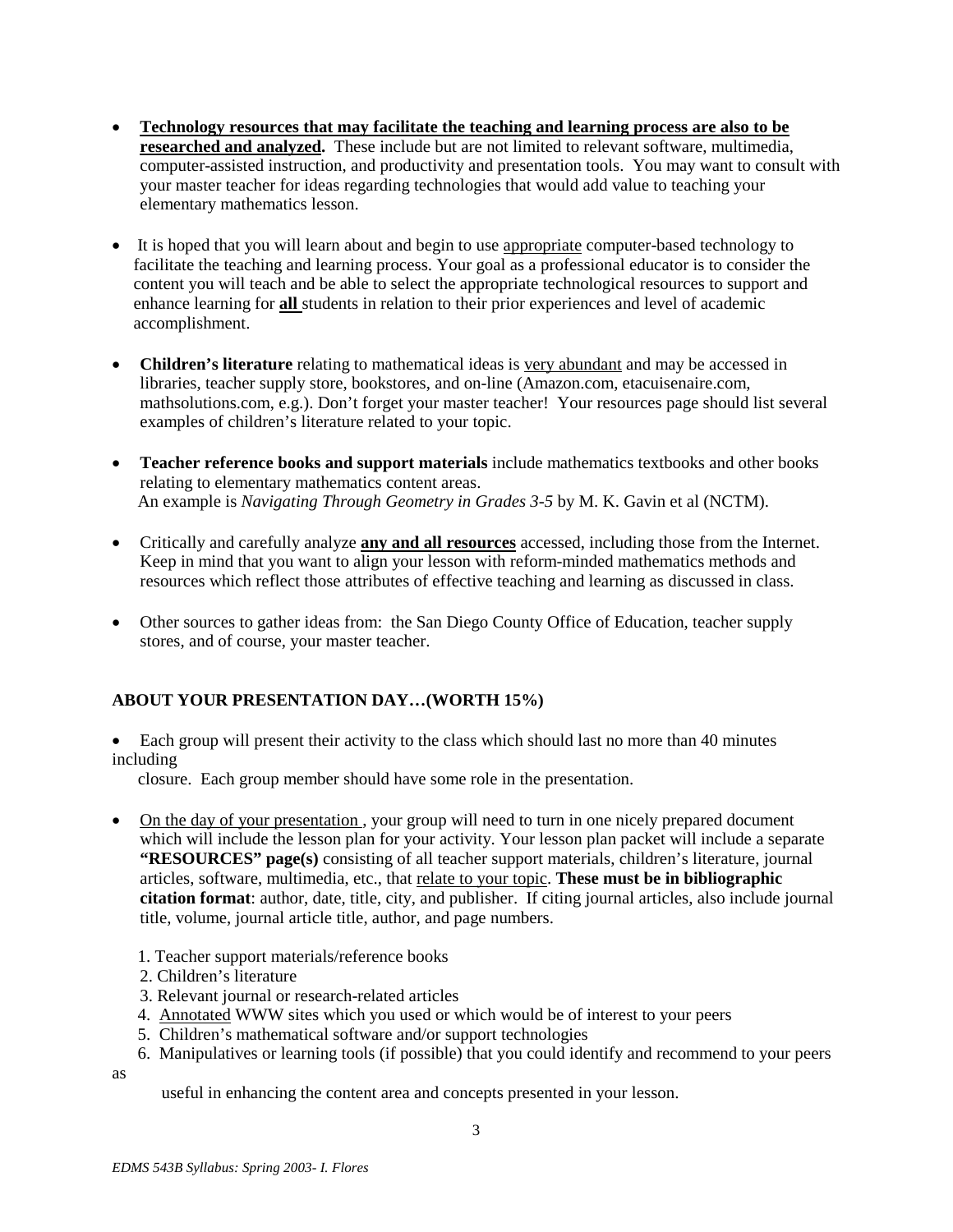• Include any useful information that you found when researching your topic so that your colleagues can learn from your work ( Do not include duplicated pages from teacher workbooks; rather, provide citations). If each group prepares a packet of materials that is filled with important information, and

#### we

 share that information in class, then you will each have a wealth of information on some of the important mathematical topics for use when you teach! Your support materials must be complete enough to support replication of the lesson you present.

## **Grades:**

In this assignment, which will be worth 35% of the total grade for the course, I am as interested in the process your group goes through as much as the final product. I really want this to be an opportunity for you to learn and grapple with such things as where to go for mathematics resources, how to prepare lesson plans and what to consider when writing a lesson plan, the challenges of teaching your mathematics lesson, etc**. The 5-point grading rubric for this assignment will be based on the degree that the following criteria are met:**

- 1. Your lesson plan and activity should reflect reform-minded teaching and learning methods whereby **all** children learn mathematical concepts and procedures with understanding, and reflect and communicate their knowledge as they engage in interesting and problematic tasks. In addition, your lesson must adhere to The California Mathematics Content Standards. The California standards addressed by your lesson plan and activity should be listed by number and annotation in your lesson plan.
- 2. A complete, detailed, informative lesson plan packet which should specify grade level, content area, state specific goals, learning objectives, time frame, materials used, activity procedures, provide for closure or debriefing, and assessment methods. In addition, all resource components must be included as discussed above.
- 3. **The lesson plan should follow SDAIE methods of instruction, including accommodation for cultural and linguistic diversity (second language learners) as well as special needs learners (learning and physically challenged students as well as GATE students). You lesson plan should**

## **provide for differentiated teaching strategies to meet the mathematical needs of special populations.**

4. A clear presentation of the lesson plan which **focuses on children's mathematical thinking wherein**

 they can build new mathematical knowledge through problem solving, provide rationales for their solutions, make connections among and between mathematical ideas, and eventually are able to apply and generalize what they have learned to new situations.

5. A plan for student assessment/evaluation must be included in your activity and lesson plan. Be specific

as to how you will determine that each student has "arrived" to his/her intended destination--your goals and objectives for them in the lesson. You should also include formative (ongoing) assessment during your activity/lesson. Therefore, both formative and summative assessment methods must be included in your activity and lesson plan.

**Your lesson should be creative and unique, should make good use of what we know about how students think (within the context of your chosen topic), is grade appropriate, is well thought out and prepared, is sensitive to the needs of** all **students, and reflects reformminded teaching methods. This is a time for you to try things out and to make mistakes in the execution of your lesson plan activity. Your classmates may provide you with feedback for your information only.**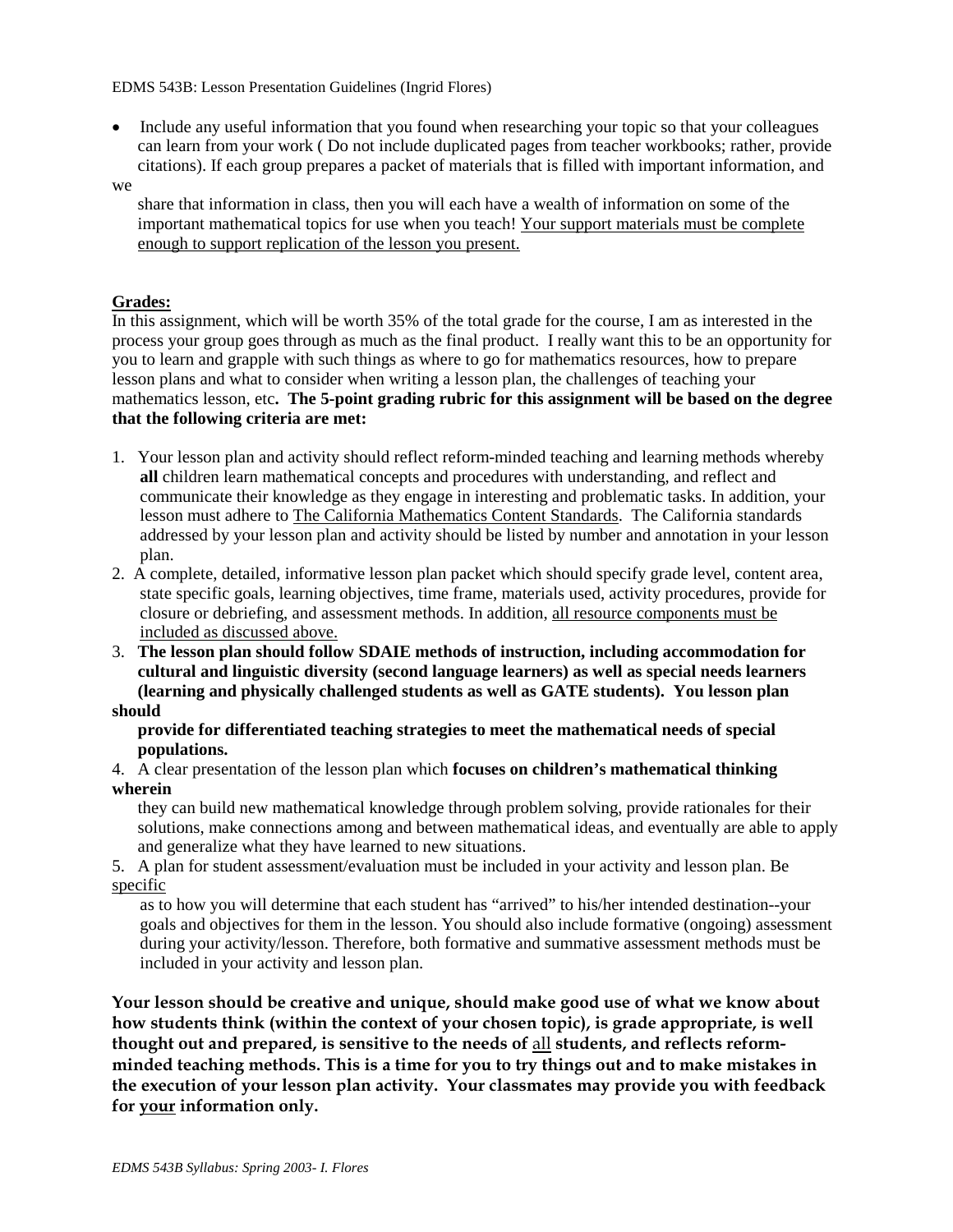# \*\* YOUR PRESENTATION IS DUE THE DATE THAT THE INTERVIEW FOR THAT TOPIC IS DUE (REFER TO SYLLABUS)

4

EDMS 543B: Lesson Presentation Guidelines

### **Lesson Presentation Scoring Template EDMS 543 NOTE: See assignment sheet for details**

**Presenters:**

**Date: Grade:**

**Start Time: End Time:**

**General Comments**

# **Scoring Rubric**

| <b>Score</b> |    | <b>Scoring Element</b>                                                         |
|--------------|----|--------------------------------------------------------------------------------|
|              | А. | <b>Mathematics Reform in Alignment with CA Mathematics Content Standards -</b> |
|              | В. | <b>Support Materials and Lesson Plan -</b>                                     |
|              | C. | Diversity -                                                                    |
|              | D. | <b>Student Thinking -</b>                                                      |
|              |    | <b>Assessment -</b>                                                            |

## **Document Check**

- **1. Lesson Plan**
- **2. Resources**
- **3. Children's Literature**
- **4. Internet Resources and Use of Technology –**

# **Commendations/Recommendations**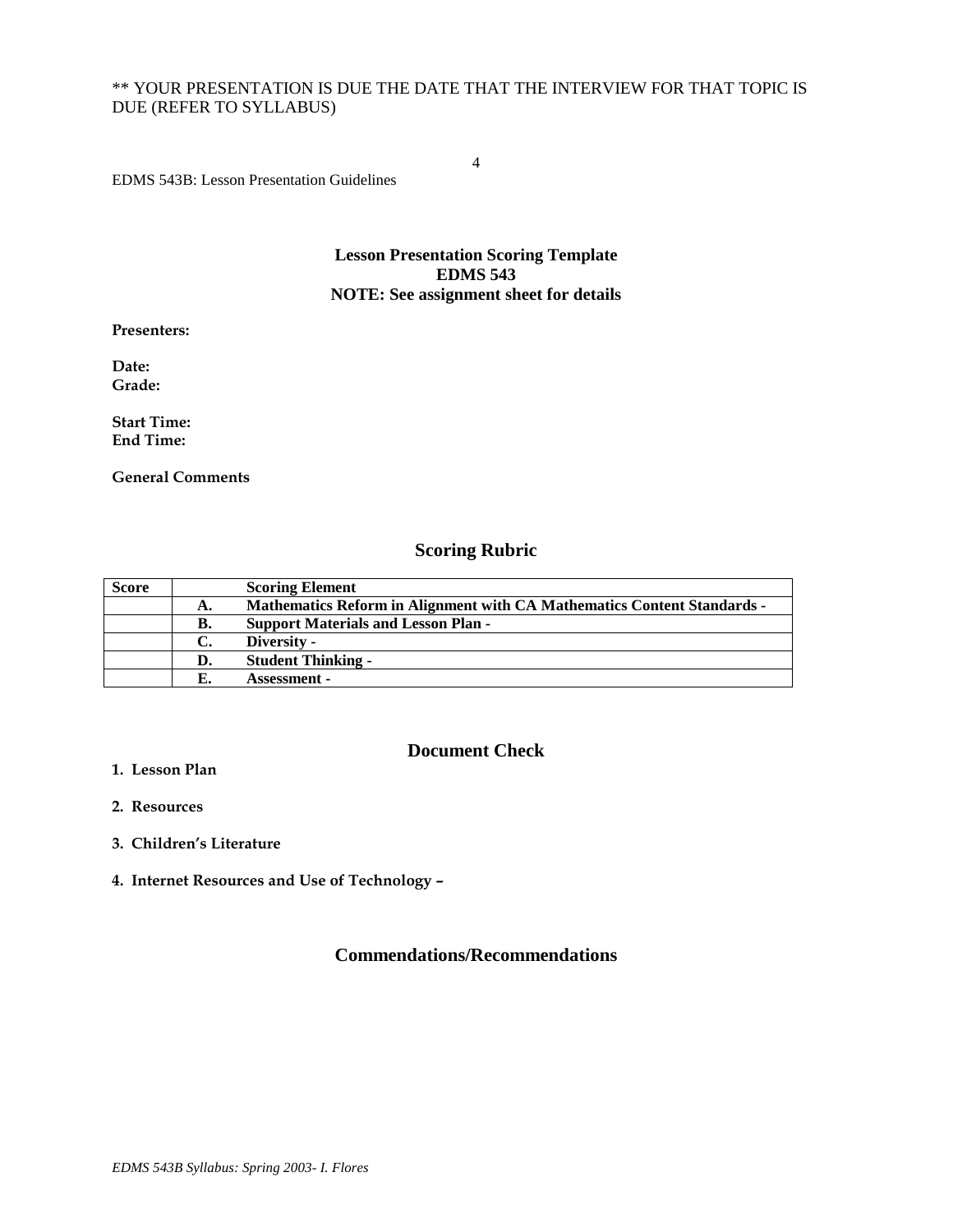# **CURRICULUM ASSIGNMENT (Due in class no later than April 28, 2003)** EDMS 543 (Spring 2003)

# **Purpose**

This assignment should reflect and weave what you have learned in this course during the semester regarding mathematics standards, reform-minded mathematics ideas, as well as constructivist teaching and learning methods which enhance how children think and problem solve within a mathematical context.

This assignment is designed to give you an opportunity to closely examine a mathematics curriculum currently being used in schools. As an educator, you must closely examine the curriculum from which you teach in order to determine if it aligns with state standards as well as to follow the development of mathematics content and processes for the given grade you are teaching. In addition, you will most likely in the future participate in school curriculum committees for the analysis and subsequent selection of curricula which are, it is hoped, coherent, focused on important mathematics, and well articulated across the grades.

# **What?**

- $\Box$  You will select the mathematics curriculum (textbook or program) that is currently being used in the elementary classroom in which you are currently observing.
- $\Box$  You will be required to turn in the name of the curriculum, the grade level, the school and school district in which it is being used by the end of the third week of school.
- You will specifically analyze and report on a **unit** (e.g., the geometry unit, or the fractions unit, or the measurement unit) within the curriculum that you have chosen to analyze. Examine/analyze the entire textbook/curriculum/program holistically as the framework for the **unit**. Your analysis of the **unit** should reflect the characteristics of the entire curriculum in general.
- $\Box$  You will be required to write a 6-7 page paper (7 max. and 1.5 line spacing) focused on your analysis of the **unit**. Your paper must clearly state the curriculum title, the grade level, and the **unit** at the top of the paper. **Failure to focus your analysis on a specific unit will result in a low grade.**

## **Following are some key questions to consider as you begin your analysis of the curriculum. These questions are to help you focus your analysis, and are inclusive but not exhaustive! The 5 main points for discussion are under the heading, "Grading".**

- $\rightarrow$  Is this curriculum compatible with the California Mathematics Content Standards?
- Does this curriculum develop students' procedural knowledge, conceptual knowledge, or does it provide a "bridge" between the two?
- $\rightarrow$  What are the greatest strengths and weaknesses of this curriculum?
- $\rightarrow$  What concerns do you have about this curriculum?
- **→** What kind of instructional practices are encouraged?
- $\rightarrow$  Does this curriculum focus on children's mathematical thinking?
- $\rightarrow$  How does this curriculum accommodate cultural and linguistic diversity as well as special needs students (learning and physically challenged students as well as GATE students)?
- $\rightarrow$  Does the unit have any mathematical connections (or no connections) to previous and to subsequent units in the textbook you have chosen to analyze?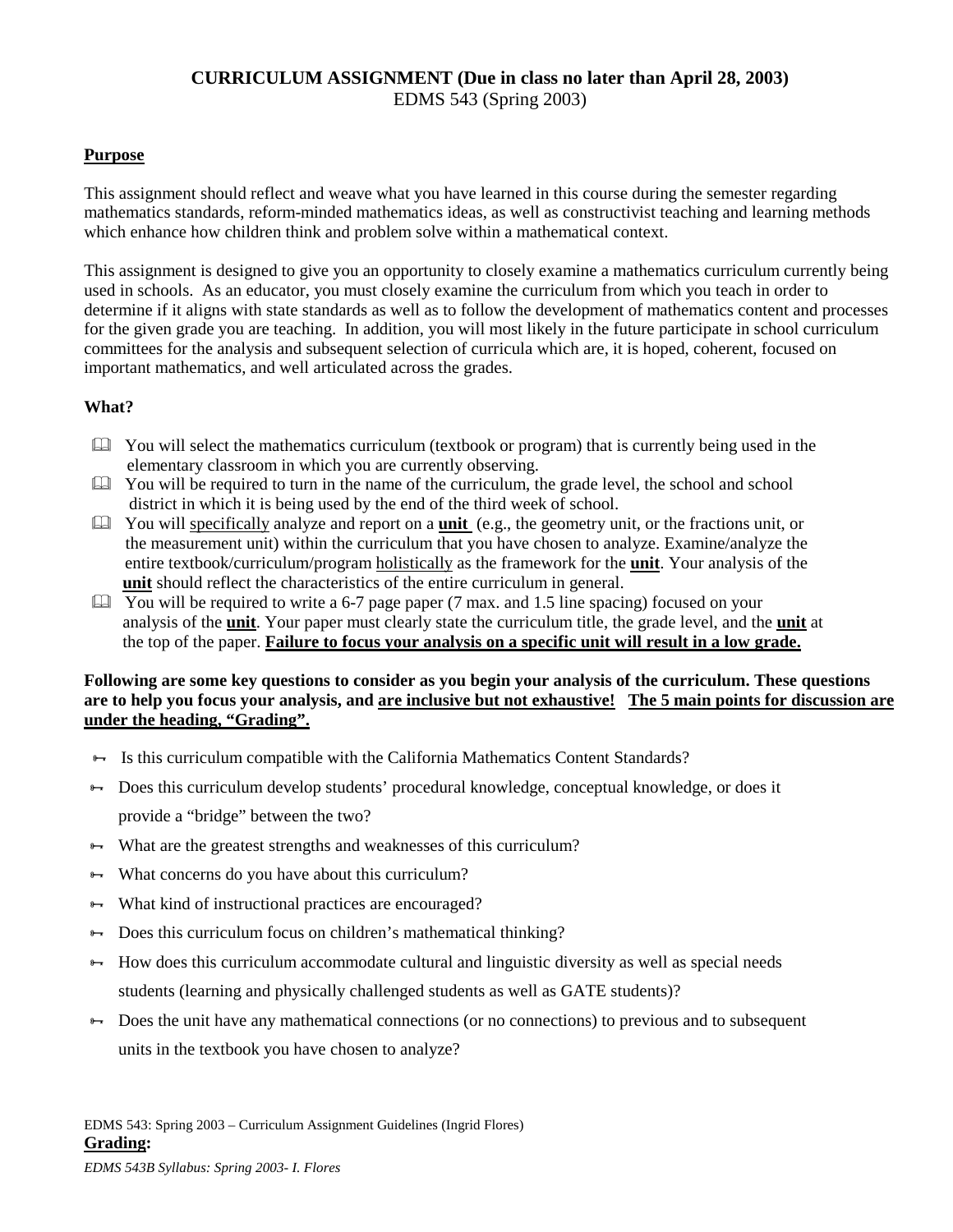This assignment will be graded on a 5-point rubric and is worth 20% of the total grade for the course. I will be looking for papers that are insightful and deep, thorough, and nicely written. I am particularly interested in your personal analysis of the curriculum based on what you learned from class this semester in regards to what constitutes effective teaching for all learners. **Be specific and give examples to support all discussion points.**

**The grading rubric for this assignment will be based on the degree that the following five criteria are met in your discussion/analysis. You MUST address ALL points for discussion in each criteria. Even if the criteria are not present in your curriculum, in the last point (#5), you should discuss how you intend to alter, correct, and remediate the omissions in order to make strong connections between important mathematical concepts and procedures. Please be sure to clearly bullet and identify in your paper each of the 5 main points for discussion, Failure to do so will result in a low grade for this assignment.**

# **1. The compatibility/incompatibility of this curriculum with California Mathematics Content Standards.**

 You must state **ALL** California Mathematics Content Standards that are addressed and met in the unit. These must be stated by number and annotation. The standards in your discussion should be ALL California Mathematics Content Standards that are addressed, not only the content standards specifically indicated in the unit. Your discussion must address **how** the standards are met and implemented in the unit activities. This means giving specific and clear examples of how EACH of the standards is implemented. That is, for each standard listed, give at least one example of an activity or task that reflects that standard. If the standards are not listed in the curriculum unit, list and annotate the standards that would be met for the mathematical content contained in

the

unit. Be sure to give specific examples of activities or tasks that reflect each standard.

## **2**. **Instructional practices of the curriculum unit in general, including how cultural, linguistic, and special needs are addressed to create an inclusive classroom**.

 This section deals with how the curriculum influences and dictates classroom procedures and student behavior. Some ideas are: the roles of the teacher and students; clearly stated learning objectives; how lessons are structured;

 how manipulatives and other concrete learning tools are used; classroom norms; how active learning vs. passive learning is implemented; child-centered vs. teacher- centered practices; the inclusion of alternative teaching and learning methods; the integration of other content areas to the unit mathematics content; connections of unit concepts to previous and subsequent unit concepts; vocabulary development; the type of SDAIE methods used; how students with disabilities are accommodated; the use of differentiated design of lessons to accommodate all learning abilities and styles; the use of home and parent connections; the types of student grouping configurations used in unit activities; the use of math activity centers or other physical learning configurations; if and how math is used to start the school day; connections of unit activities to students'everyday life experiences (for example, how is "school math" tied to "outside of school math"?).

These discussion points are intended to be inclusive but not exhaustive.

## **3. The extent to which the curriculum unit focuses on children's mathematical thinking.**

 This section should reflect the focus of this course based on what you have learned in the readings, class activities, and in class discussions: relational understanding and constructivist learning should be emphasized through a diversity of concrete and multi-sensory experiences. How does this curriculum (unit) give children opportunities to make mathematical connections, extend and apply their mathematical knowledge, reflect about their mathematical experiences, articulate mathematical ideas they know, and identify with their mathematical knowledge? How is prior knowledge activated? How are classroom mathematical ideas connected to real world experiences? It is not enough to say that these ideas exist in the unit. You should give clear, specific examples of how they are met to provide ample evidence that you recognize the essential aspects of a constructivist classroom**.**  These discussion points are intended to be inclusive but not exhaustive.

EDMS 543: Spring 2003 – Curriculum Assignment Guidelines (Ingrid Flores)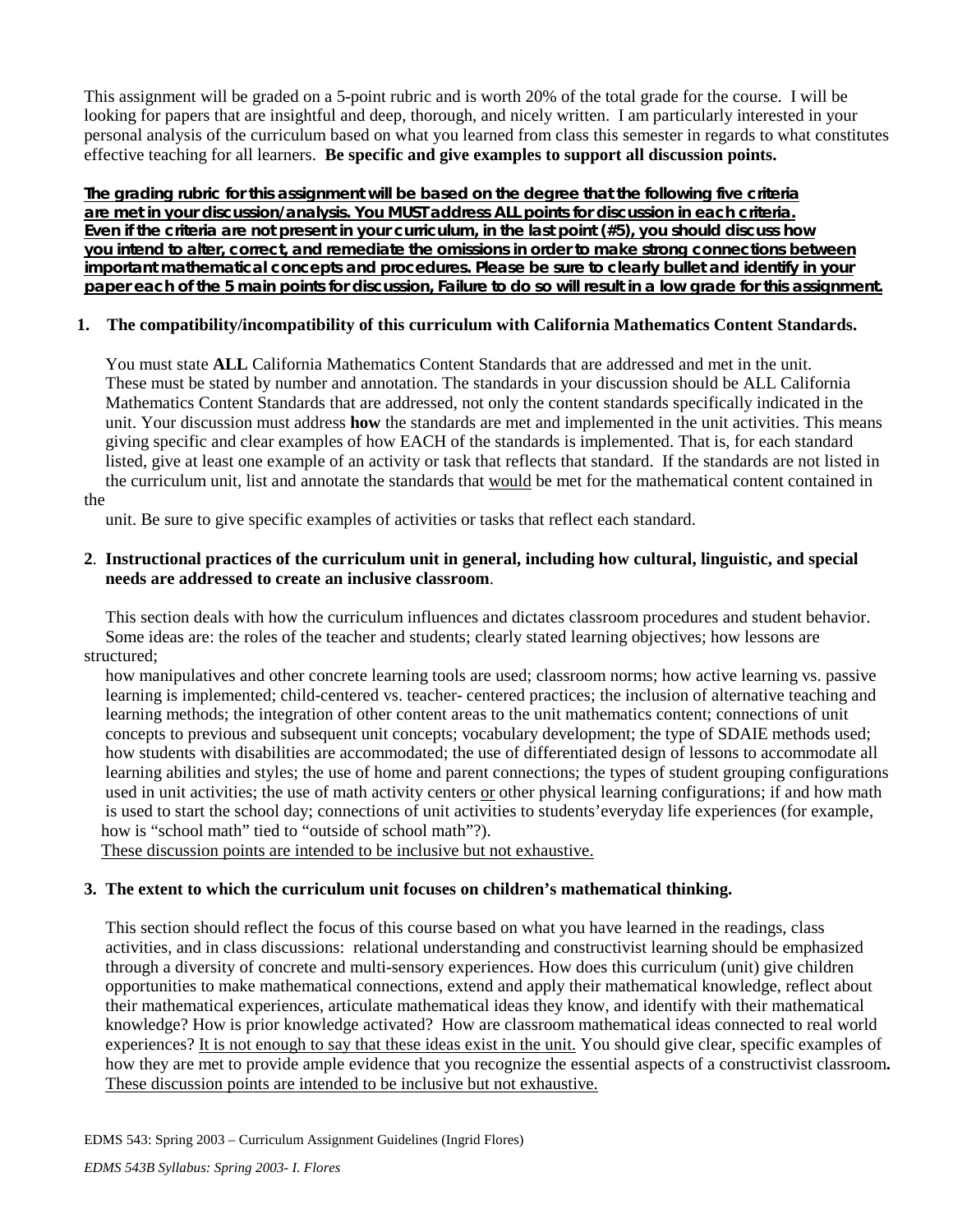## **4. The assessment methods/components of the curriculum unit.**

 You must list the types of assessment methods used in the unit and give specific examples of these methods. Some curricula employ several types of assessments, while others do not. Remember to include both formative (on-going) as well as summative (formal) assessment methods. Assessments are used, among other purposes, for student journal entries, to evaluate performance tasks, to determine prior knowledge, for test preparation

(review),

 to assess and monitor daily progress, for student self-assessment, for completing open-ended tasks, to evaluate how well learning objectives have been met by the student, to evaluate teaching effectiveness, and to include in student portfolios. Be certain to give clear, specific examples for each type of assessment contained in the unit. These discussion points are intended to be inclusive but not exhaustive.

## **5. Discussion of the overall strengths and weaknesses of the curriculum (unit) and recommendations.**

 Based on your development of the previous four criteria/discussion points, this section will address your overall opinion of the strengths and weaknesses of the curriculum (unit). This section will contain specific suggestions for the remediation and/or supplementation of those areas which are lacking in any significant degree. You should couch your discussion in relation to what extent this curriculum:

a) aligns with the California Mathematics Content Standards,

 **If the unit is lacking any California Mathematics Content Standards alignment, list those standards, and give clear, specific examples of activities that would align with those standards. In other words, how would you supplement this unit so that the standards that must be addressed by the mathematical content in the unit are properly reflected in the activities?**

- b) promotes instructional practices that support inclusive teaching and learning **If the curriculum is lacking any of the areas listed in this discussion point, you are to suggest how these areas could be defined and implemented. Give clear, specific examples for each area that is lacking. It is not enough to say that they are lacking, because as a teacher in a California public school, you will have to determine to what extent these areas are addressed and make alterations accordingly.**
- c) encourages children's mathematical thinking **If children's mathematical thinking is not emphasized in the curriculum or is not emphasized to any significant degree, then you should discuss how you would alter, modify, or deliver the mathematical content in the unit so that it does place emphasis on constructivist learning and relational understanding.**
- d) reflects good assessment methods to effectively assess and evaluate student thinking and achievement **If the assessment components are not nearly inclusive of those listed under this discussion point, then discuss how you would provide assessment methods to be able to adequately evaluate student learning. Be sure to provide specific examples for each type of assessment method/category.**

**NOTE!!!** If you find that you have identified both strengths and weaknesses (or only strengths) in this curriculum (unit), then your discussion under each criteria should reflect those strengths and weaknesses (or only strengths as the case may be).

## **Reminders:**

- **Don't forget to specify and focus on a curricular unit.**
- **Please CLEARLY bullet all five points for discussion.**
- **Include in your discussion all points under each criteria.**
- **Provide clear, specific examples to support your statements at all times!!!**
- **Please see me if you need further clarification for this assignment.**

EDMS 543: Spring 2003 – Curriculum Assignment Guidelines (Ingrid Flores)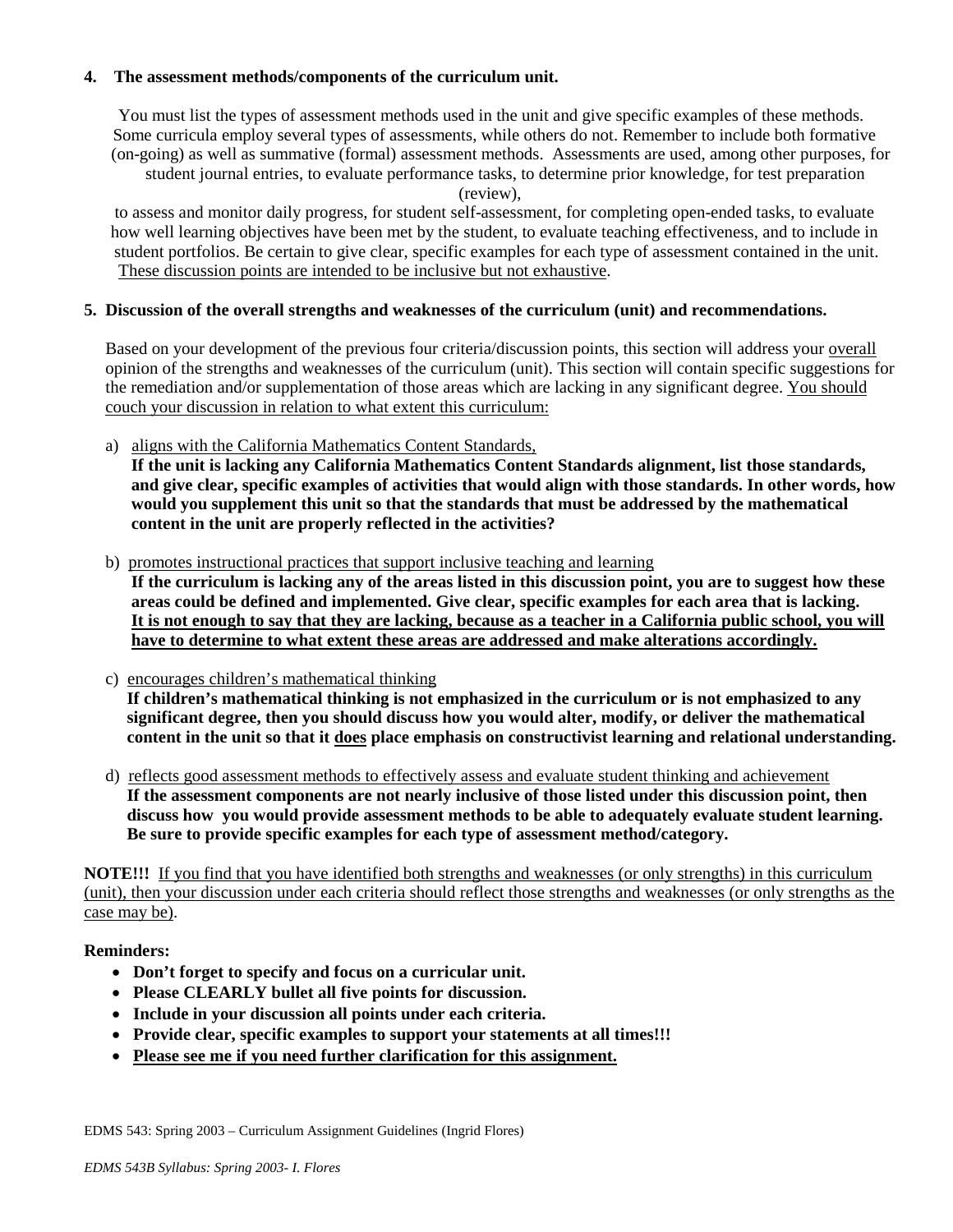## **Curriculum Review Assignment** EDMS 543

|                           |                       | <b>Nearly</b>        |                                    |                      |
|---------------------------|-----------------------|----------------------|------------------------------------|----------------------|
|                           | <b>Developing</b>     | <b>Meets</b>         | <b>Meets</b>                       | <b>Exceeds</b>       |
| <b>TPE 1, 1a</b>          | Candidate's           | Candidate's          | Candidate's                        | Candidate's          |
| Subject Specific          | analysis of the       | analysis of the      | analysis of the                    | analysis of the      |
| Pedagogical skills        | curriculum will       | curriculum will      | curriculum will                    | curriculum will      |
| for MS Teaching           | demonstrate little to | demonstrate some     | demonstrate                        | demonstrate          |
| Assignment                | no understanding of   | understanding of     | considerable                       | exceptional          |
| (Teaching                 | how to teach the      | how to teach the     | understanding of                   | understanding of     |
| Mathematics in a          | state adopted         | state adopted        | how to teach the                   | how to teach the     |
| MS Assignment)            | academic content      | academic content     | state adopted                      | state adopted        |
|                           | standard in           | standard in          | academic content                   | academic content     |
|                           | mathematics.          | mathematics.         | standard in                        | standard in          |
|                           |                       |                      | mathematics.                       | mathematics.         |
| TPE <sub>4</sub>          | Candidate's           | Candidate's          | Candidate's                        | Candidate's          |
| <b>Making Content</b>     | analysis of the       | analysis of the      | analysis of the                    | analysis of the      |
| Accessible                | curriculum will       | curriculum will      | curriculum will                    | curriculum will      |
|                           | demonstrate little to | demonstrate some     | demonstrate                        | demonstrate          |
|                           | no understanding in   | understanding in     | considerable                       | exceptional          |
|                           | the use of            | the use of           | understanding in                   | understanding in     |
|                           | pedagogical           | pedagogical          | the use of                         | the use of           |
|                           | strategies that will  | strategies that will | pedagogical                        | pedagogical          |
|                           | provide all students  | provide all students | strategies that will               | strategies that will |
|                           | access to the         | access to the        | provide all students               | provide all students |
|                           | mathematics           | mathematics          | access to the                      | access to the        |
|                           | curriculum.           | curriculum           | mathematics                        | mathematics          |
|                           |                       |                      | curriculum                         | curriculum           |
| TPE 6, 6a, 6b             | Candidate's           | Candidate's          | Candidate's                        | Candidates's         |
| Developmentally           | analysis of the       | analysis of the      | analysis of the                    | analysis of the      |
| Appropriate               | curriculum will       | curriculum will      | curriculum will<br>curriculum will |                      |
| <b>Teaching Practices</b> | demonstrate little to | demonstrate some     | demonstrate<br>demonstrate         |                      |
| in Grades K-3 $& 4-8$     | no understanding in   | understanding in     | considerable<br>exceptional        |                      |
|                           | the use of            | the use of           | understanding in                   | understanding in     |
|                           | developmentally       | developmentally      | the use of                         | the use of           |
|                           | appropriate           | appropriate          | developmentally                    | developmentally      |
|                           | teaching practices.   | teaching practices   | appropriate                        | appropriate          |
|                           |                       |                      | teaching practices                 | teaching practices   |

Secondary TPE's for this Assignment

 $\triangleright$  TPE 9 – Instructional Planning

 $\triangleright$  TPE 10 – Instructional Time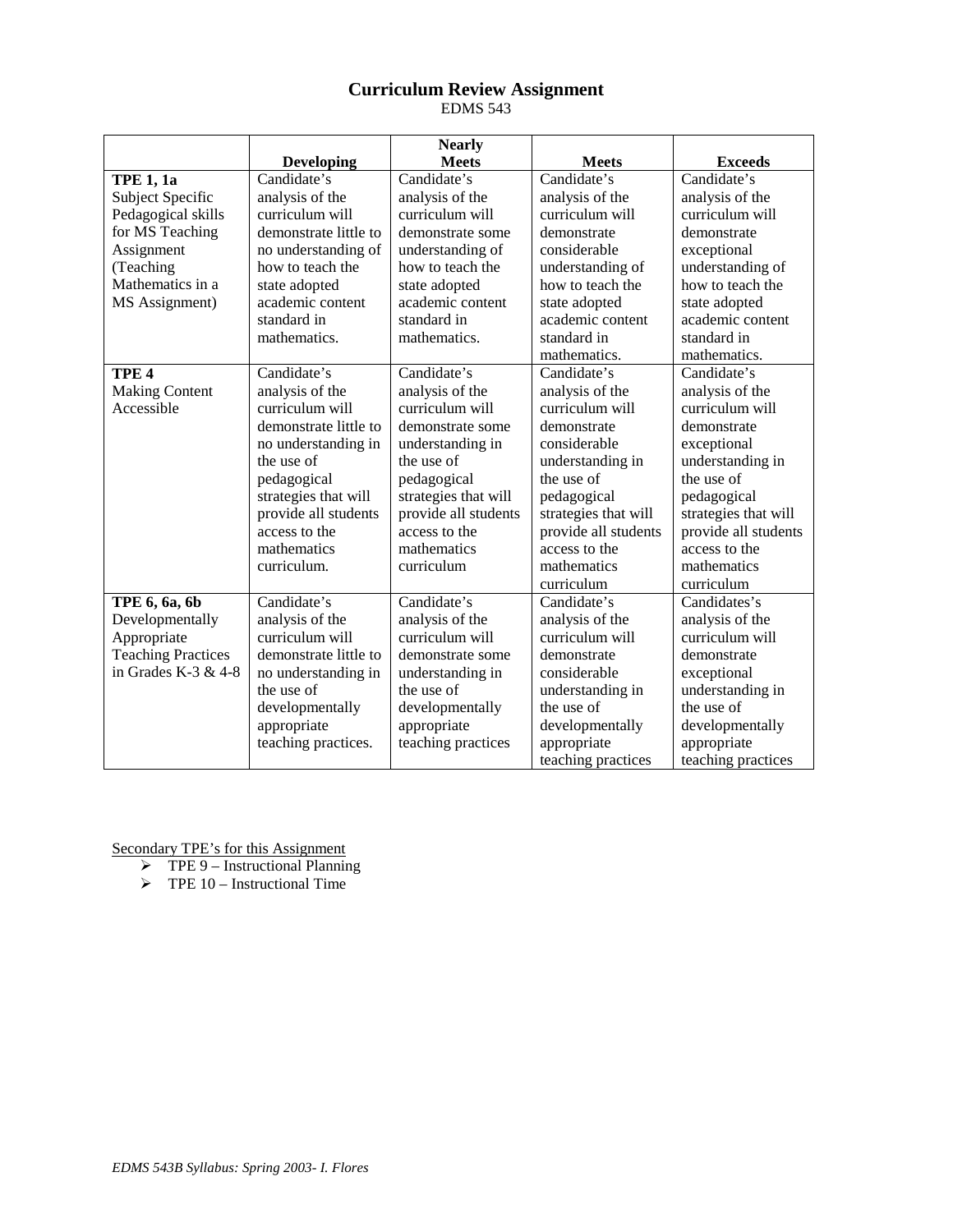### **Lesson Presentation Assignment** EDMS 543

|                         |                      | <b>Nearly</b>        |                             |                      |
|-------------------------|----------------------|----------------------|-----------------------------|----------------------|
|                         | <b>Developing</b>    | <b>Meets</b>         | <b>Meets</b>                | <b>Exceeds</b>       |
| <b>TPE 1, 1a</b>        | Candidates' lesson   | Candidates' lesson   | Candidates' lesson          | Candidates' lesson   |
| <b>Subject Specific</b> | plan and             | plan and             | plan and                    | plan and             |
| Pedagogical skills      | presentation         | presentation         | presentation                | presentation         |
| for MS Teaching         | demonstrates little  | demonstrates some    | demonstrates                | demonstrates         |
| Assignment              | to no understanding  | understanding of     | considerable                | exceptional          |
| (Teaching               | of how to teach the  | how to teach the     | understanding of            | understanding of     |
| Mathematics in a        | state adopted        | state adopted        | how to teach the            | how to teach the     |
| Multiple Subject        | academic content     | academic content     | state adopted               | state adopted        |
| Assignment)             | standard in          | standard in          | academic content            | academic content     |
|                         | mathematics          | mathematics          | standard in                 | standard in          |
|                         |                      |                      | mathematics                 | mathematics          |
| TPE <sub>4</sub>        | Candidates' lesson   | Candidates' lesson   | Candidates' lesson          | Candidates' lesson   |
| <b>Making Content</b>   | plan and             | plan and             | plan and                    | plan and             |
| Accessible              | presentation will    | presentation will    | presentation will           | presentation will    |
|                         | demonstrate little   | demonstrate some     | demonstrate                 | demonstrate          |
|                         | to no understanding  | understanding in     | considerable                | exceptional          |
|                         | in the use of        | the use of           | understanding in            | understanding in     |
|                         | pedagogical          | pedagogical          | the use of                  | the use of           |
|                         | strategies that will | strategies that will | pedagogical                 | pedagogical          |
|                         | provide all students | provide all students | strategies that will        | strategies that will |
|                         | access to the        | access to the        | provide all students        | provide all students |
|                         | mathematics          | mathematics          | access to the               | access to the        |
|                         | curriculum           | curriculum           | mathematics                 | mathematics          |
|                         |                      |                      | curriculum                  | curriculum           |
| TPE 6, 6a, 6b           | Candidates' lesson   | Candidates' lesson   | Candidates' lesson          | Candidates' lesson   |
| Developmentally         | plan and             | plan and             | plan and                    | plan and             |
| Appropriate             | presentation will    | presentation will    | presentation will           | presentation will    |
| Teaching                | demonstrate little   | demonstrate some     | demonstrate<br>demonstrate  |                      |
| Practices - Grades      | to no understanding  | understanding in     | considerable<br>exceptional |                      |
| K-3 & 4-8               | in the use of        | the use of           | understanding in            | understanding in     |
|                         | developmentally      | developmentally      | the use of                  | the use of           |
|                         | appropriate          | appropriate          | developmentally             | developmentally      |
|                         | teaching practices.  | teaching practices.  | appropriate                 | appropriate          |
|                         |                      |                      | teaching practices.         | teaching practices.  |

Secondary TPE's for this Assignment

- TPE 2 Monitoring Student Learning During Instruction
- $\triangleright$  TPE 5 Student Engagement
- $\triangleright$  TPE 9 Instructional Planning
- $\triangleright$  TPE 10 Instructional Time
- $\triangleright$  TPE 11 Social Environment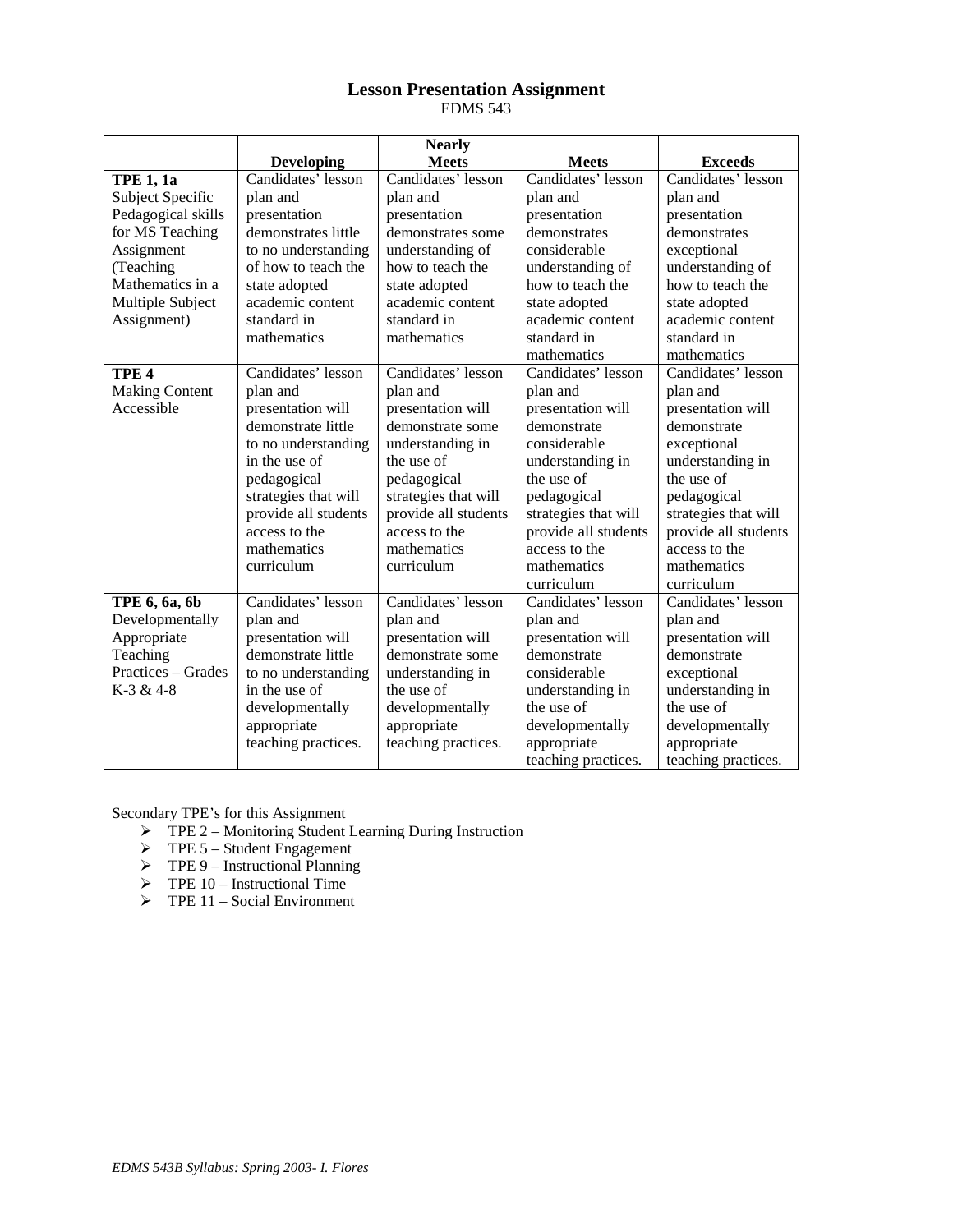## **Lesson Resources Assignment** EDMS 543

|                       |                    | <b>Nearly</b>      |                                        |                    |
|-----------------------|--------------------|--------------------|----------------------------------------|--------------------|
|                       | <b>Developing</b>  | <b>Meets</b>       | <b>Meets</b>                           | <b>Exceeds</b>     |
| TPE <sub>4</sub>      | Candidates'        | Candidates'        | Candidates'                            | Candidates'        |
| <b>Making Content</b> | resources and      | resources and      | resources and                          | resources and      |
| Accessible            | descriptions will  | descriptions will  | descriptions will<br>descriptions will |                    |
|                       | demonstrate little | demonstrate some   | demonstrate                            | demonstrate        |
|                       | to no              | understanding of   | considerable                           | exceptional        |
|                       | understanding of   | how instructional  | understanding of                       | understanding of   |
|                       | how instructional  | resources can help | how instructional                      | how instructional  |
|                       | resources can help | provide all        | resources can help                     | resources can help |
|                       | provide all        | students with      | provide all                            | provide all        |
|                       | students with      | access to a        | students with                          | students with      |
|                       | access to a        | balanced and       | access to a                            | access to a        |
|                       | balanced and       | comprehensive      | balanced and                           | balanced and       |
|                       | comprehensive      | curriculum.        | comprehensive                          | comprehensive      |
|                       | curriculum.        |                    | curriculum.                            | curriculum.        |

Secondary TPE's for this Assignment

- $\triangleright$  TPE 1a Subject-Specific Pedagogical Skills for MS Teaching Assignments (Teaching Mathematics in a MS Assignment)
- $\triangleright$  TPE 5 Student Engagement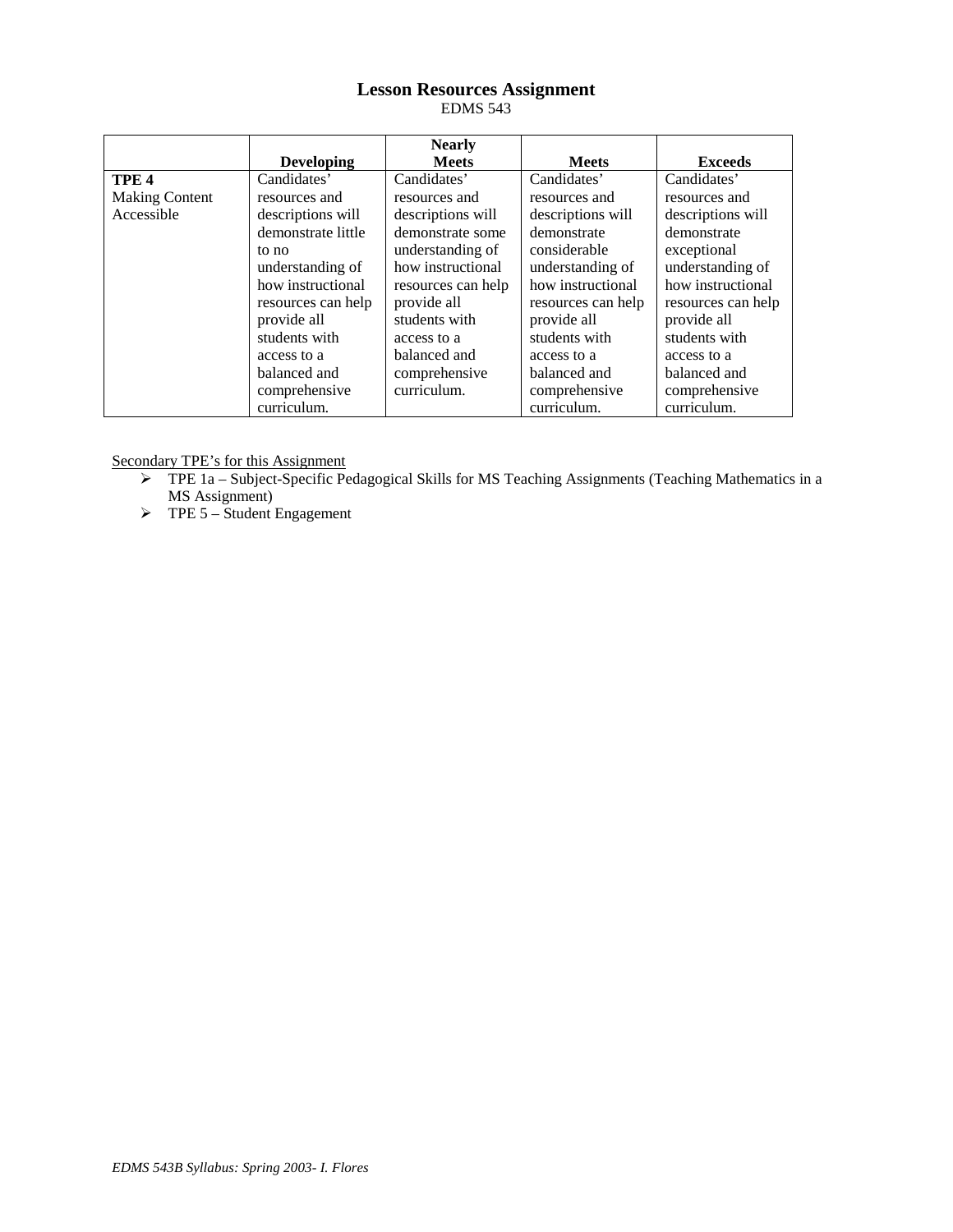## **Student Interview Assignment** EDMS 543

|                         |                        | <b>Nearly</b>                     |                       |                       |
|-------------------------|------------------------|-----------------------------------|-----------------------|-----------------------|
|                         | <b>Developing</b>      | <b>Meets</b>                      | <b>Meets</b>          | <b>Exceeds</b>        |
| <b>TPE 1, 1a</b>        | Candidate's            | Candidate's                       | Candidate's           | Candidate's           |
| Subject Specific        | assessment and         | assessment and                    | assessment and        | assessment and        |
| Pedagogical             | recommendations        | recommendations                   | recommendations       | recommendations       |
| skills for MS           | from the student       | from the student                  | from the student      | from the student      |
| Teaching                | interview              | interview                         | interview             | interview             |
| Assignment              | demonstrates little to | demonstrates some                 | demonstrates          | demonstrates          |
| (Teaching               | no understanding of    | understanding of how              | considerable          | exceptional           |
| Mathematics in a        | how to teach the state | to teach the state                | understanding of how  | understanding of how  |
| Multiple Subject        | adopted academic       | adopted academic                  | to teach the state    | to teach the state    |
| Assignment)             | content standard in    | content standard in               | adopted academic      | adopted academic      |
|                         | mathematics            | mathematics                       | content standard in   | content standard in   |
|                         |                        |                                   | mathematics           | mathematics           |
| TPE <sub>2</sub>        | Candidate's            | Candidate's                       | Candidate's           | Candidate's           |
| Monitoring              | assessment and         | assessment and                    | assessment and        | assessment and        |
| <b>Student Learning</b> | recommendations        | recommendations                   | recommendations       | recommendations       |
| During                  | from the student       | from the student                  | from the student      | from the student      |
| Instruction             | interview              | interview                         | interview             | interview             |
|                         | demonstrates little to | demonstrates some                 | demonstrates          | demonstrates          |
|                         | no understanding of    | understanding of how              | considerable          | exceptional           |
|                         | how to monitor         | to monitor student                | understanding of how  | understanding of how  |
|                         | student learning and   | learning and how to               | to monitor student    | to monitor student    |
|                         | how to effectively     | effectively make use              | learning and how to   | learning and how to   |
|                         | make use of this       | of this information               | effectively make use  | effectively make use  |
|                         | information when       | when teaching.                    | of this information   | of this information   |
|                         | teaching.              |                                   | when teaching.        | when teaching.        |
| TPE <sub>3</sub>        | Candidate              | Candidate                         | Candidate             | Candidate             |
| Interpretation          | demonstrates little to | demonstrates some                 | demonstrates          | demonstrates          |
| and Use of              | no understanding of    | understanding of how              | considerable          | exceptional           |
| Assessments             | how to effectively     | to effectively assess             | understanding of how  | understanding of how  |
|                         | assess students'       | students' content                 | to effectively assess | to effectively assess |
|                         | content knowledge      | knowledge through                 | students' content     | students' content     |
|                         | through the use of     | the use of student                | knowledge through     | knowledge through     |
|                         | student interviews.    | interviews.<br>the use of student |                       | the use of student    |
|                         |                        |                                   | interviews.           | interviews.           |
|                         |                        |                                   |                       |                       |
| TPE <sub>4</sub>        | Candidate's            | Candidate's                       | Candidate's           | Candidate's           |
| <b>Making Content</b>   | recommendations        | recommendations                   | recommendations       | recommendations       |
| Accessible              | from the student       | from the student                  | from the student      | from the student      |
|                         | interview              | interview                         | interview             | interview             |
| demonstrates little to  |                        | demonstrates some                 | demonstrates          | demonstrates          |
|                         | no understanding in    | understanding in the              | considerable          | exceptional           |
|                         | the use of             | use of pedagogical                | understanding in the  | understanding in the  |
|                         | pedagogical            | strategies that will              | use of pedagogical    | use of pedagogical    |
|                         | strategies that will   | provide all students              | strategies that will  | strategies that will  |
|                         | provide all students   | access to the                     | provide all students  | provide all students  |
|                         | access to the          | mathematics                       | access to the         | access to the         |
|                         | mathematics            | curriculum                        | mathematics           | mathematics           |
|                         | curriculum             |                                   | curriculum            | curriculum            |

Secondary TPE's for this Assignment

- $\triangleright$  TPE 5 Student Engagement
- $\triangleright$  TPE 6, 6a, 6b Developmentally Appropriate Practices in Grades K-3 & Grades 4-8.
- $\triangleright$  TPE 8 Learning about Students
- $\triangleright$  TPE 9 Instructional Planning